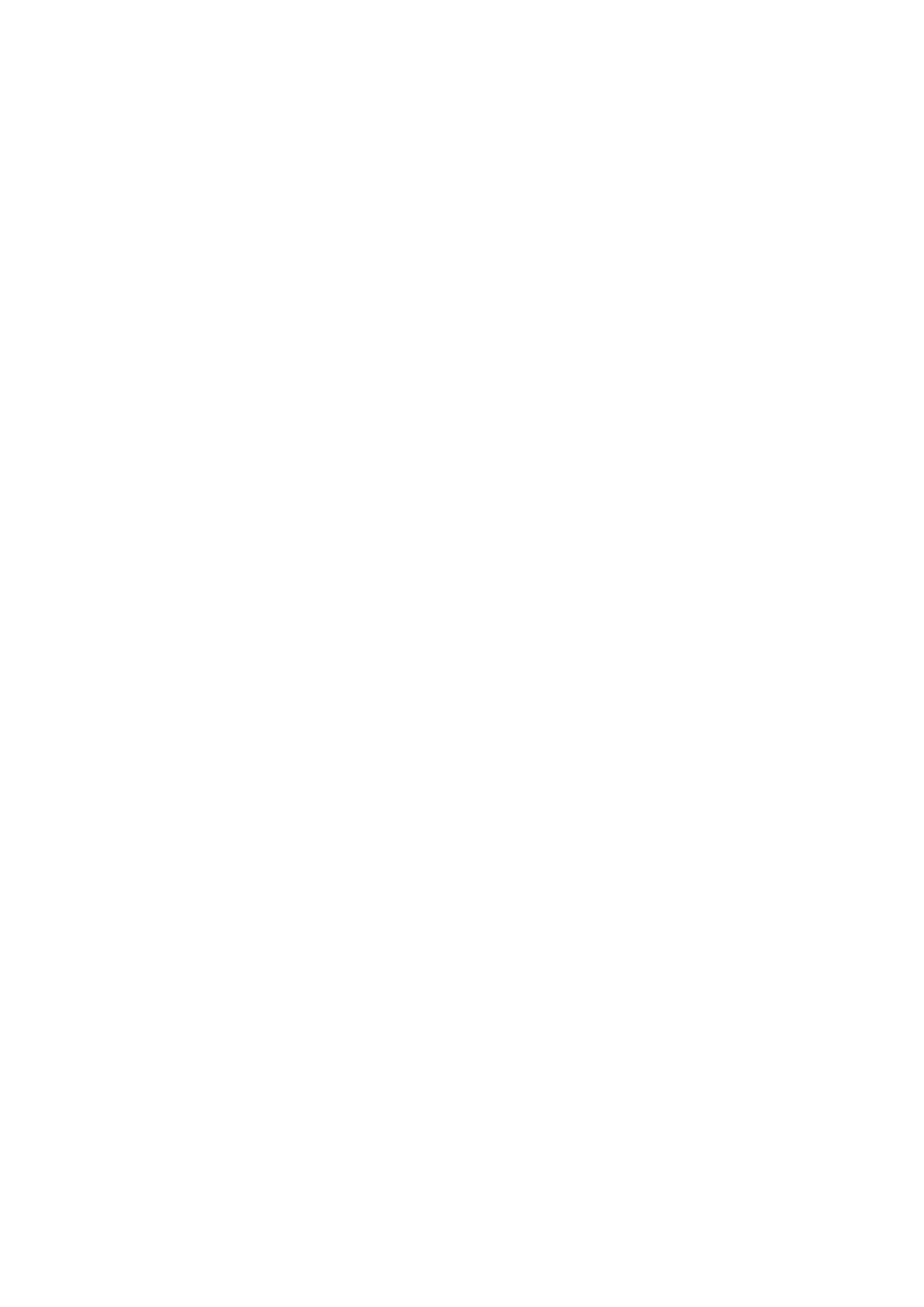# **Executive summary**

Previously overseas, and more recently within New Zealand, questions have been raised around whether radioactivity is associated with hydrocarbon exploration and production. There are two central issues: does the recovery of natural gas and condensate bring with it the potential for release of naturally occurring radioactive materials (NORMs), and secondly, is there a health risk associated with the use or disposal of radioactive isotope tracers that may be used during activities associated with drilling or fracturing?

It should be noted first of all that the use of radioactive materials is a matter under the jurisdiction of the Ministry of Health, and all enquiries or concerns should be directed to that agency in the first instance. The Council has sought or welcomed information provided on radioactivity related to hydrocarbon exploration and production, for the sake of reassurance and public confidence. To the extent that radioactivity might be present in a discharge for which the Council has regulatory control under the Resource Management Act, the Council would also have a degree of statutory function in this regard (but notwithstanding the explicit role of the Ministry of Health) .

The Council has been addressing the issue for close to twenty years, for its own information and to respond to public enquiries made from time to time. More particularly, there has been recently something of a concerted focus on radioactivity through the media, which might be seen as one aspect of a wider conversation on the pros and cons of the introduction of fracturing as a means of enhancing hydrocarbon production.

This report sets out a short summary of the Council's work and findings in this area. It addresses the use of radioactive tracers, the use of radioactive materials within well logging activities, disposal of drilling wastes potentially containing radioactive materials, and the question of naturally occurring radioactive materials (NORMs) that might be released during exploration or production.

Review: a draft of this report has been reviewed by ESR. All ESR comments and proposed emendations have been incorporated in the final version. The Taranaki Regional Council remains responsible for the content of this report.

It should be understood that not all field operators in Taranaki use radioactive tracers, and not all uses of radioactive tracers relate to fracturing. Both chemical and radioactive tracers can be an integral part of a conventional well drilling operation, with a range of applications that encompass, for example, demonstration of well integrity, the accurate placement of down-well equipment, tracking drilling muds during drilling operations, and flow testing.

The Council has been seeking and receiving advice and information from the appropriate specialist and regulatory agencies since 1995 on matters relating to radioactivity and hydrocarbon exploration and production in the Taranaki region. More recently it has undertaken a range of sampling and analytical investigations of its own accord.

A consistent theme runs through all information the Council has accessed. In summary:-

The Council has sought and received assurances at all points, from the competent statutory authorities and experts, that the use and management of radioactive materials within the hydrocarbon exploration and production sector as established in Taranaki is lawful, and is not harmful to human health;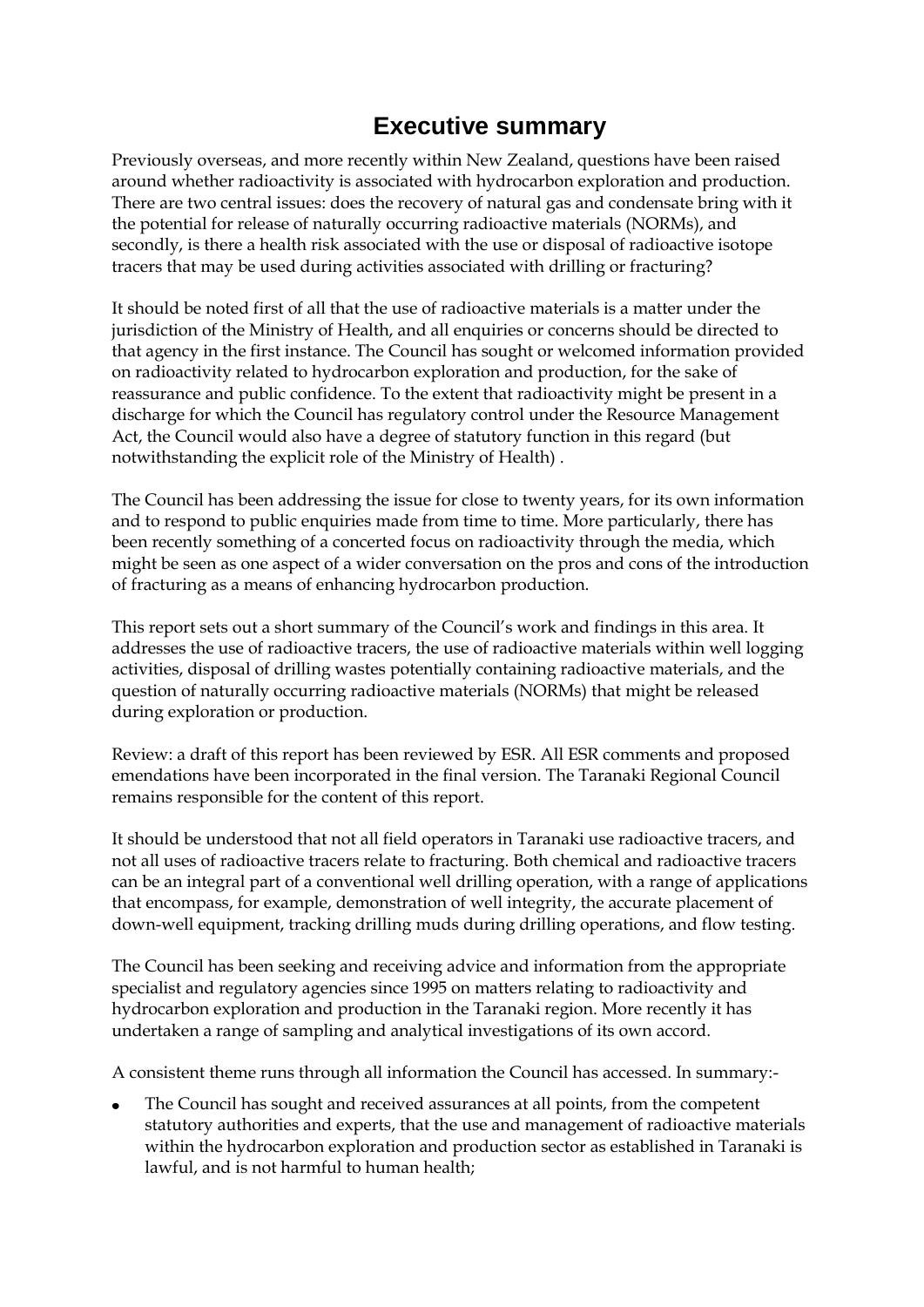- The Council has sought and received assurances at all points, from the competent  $\bullet$ statutory authority and expert body, that the release of any NORMs during hydrocarbon exploration and production as established in Taranaki is not harmful to human health;
- The Council has undertaken its own surveys of produced fluids and soil levels at land  $\bullet$ remediation sites, to ensure from its own direct measurement that the release of radioactive materials from these sources is not harmful to human health. Measurements have confirmed that this is indeed the case; and indeed neither radioactive tracers as used in hydraulic fracturing nor NORMs that are present in Taranaki fields are 'radioactive' in terms of statutory definitions<sup>1</sup>, and indeed they contain levels of radioactivity that are orders of magnitude below those at which controls are required;
- The Council has been repeatedly advised by the appropriate competent authorities and  $\bullet$ has repeatedly found on its own account, that the levels of radioactivity associated with these activities are comparable to normal, everyday exposure for an average person.
- The determinations made by GNS and the NRL in 1995 are worth re-iterating: '*I find it very difficult to conceive of a credible concern for the health of the general public in the vicinity of a natural gas field'*… '*radon levels in New Zealand do not constitute a health risk. The level is lower than the world average and we have no areas of elevated radon concentrations'.*
- In summary, the Council finds no evidence of a health or environmental issue arising  $\bullet$ from the use of radioactive tracers, the use of radioactive materials within well logging activities, disposal of drilling wastes potentially containing radioactive materials, or the release of naturally occurring radioactive materials (NORMs) during exploration or production.

-

<sup>1</sup> Radioactive tracers before dilution (i.e. before field use) are regulated quantities of radioactive material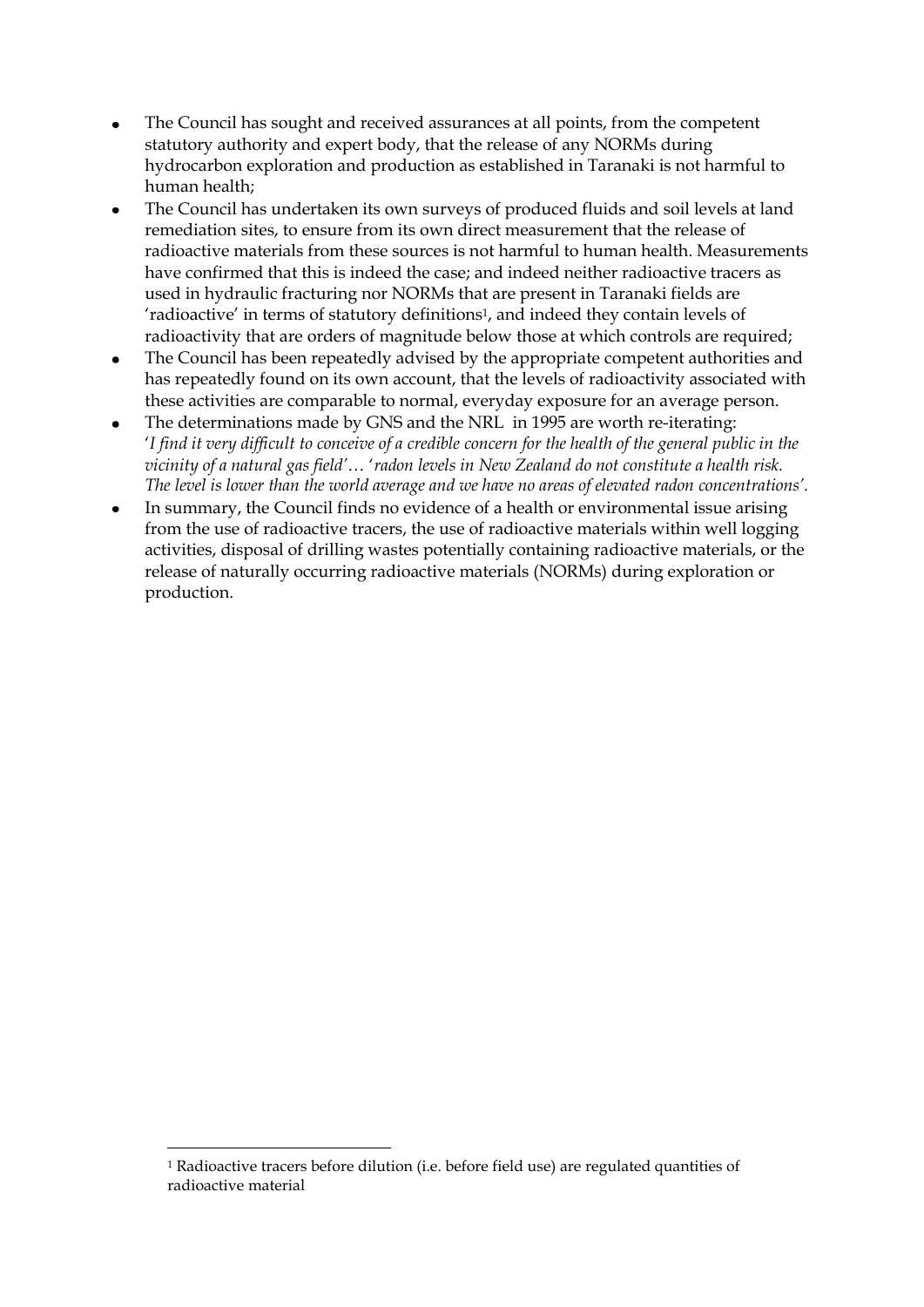# **Table of contents**

| 1. | Background   |                                                                                                        | 1              |
|----|--------------|--------------------------------------------------------------------------------------------------------|----------------|
|    | 1.1          | Statutory responsibilities                                                                             | $\mathbf 1$    |
|    | 1.2          | Forms of radiation                                                                                     | 1              |
|    | 1.3          | Uses and sources of radioactive material in hydrocarbon exploration and<br>flow enhancement activities | $\overline{2}$ |
|    | 1.4          | NZ Radiation Regulations and statutory agencies                                                        | 3              |
|    | 1.5          | NZ Drinking Water Standards                                                                            | 4              |
| 2. | Discussion   |                                                                                                        | 5              |
|    | 2.1          | Sources of information and radioactivity hazard assessment                                             | 5              |
|    | 2.2          | Disposal at land treatment sites                                                                       | 5              |
|    | 2.3          | Radioactive tracers                                                                                    | 5              |
|    | 2.4          | Naturally occurring radioactive materials (NORMs)                                                      | 6              |
|    | 2.5          | NORMs- Council sampling                                                                                | 9              |
|    | 2.6          | Concerns that have circulated                                                                          | 11             |
| 3. |              | Summary                                                                                                |                |
|    |              | Glossary of common terms and abbreviations                                                             |                |
|    | Bibliography |                                                                                                        |                |

[Appendix 1 Section 4 and Schedule 1 of the National Radiation Regulations 1982](#page-22-0)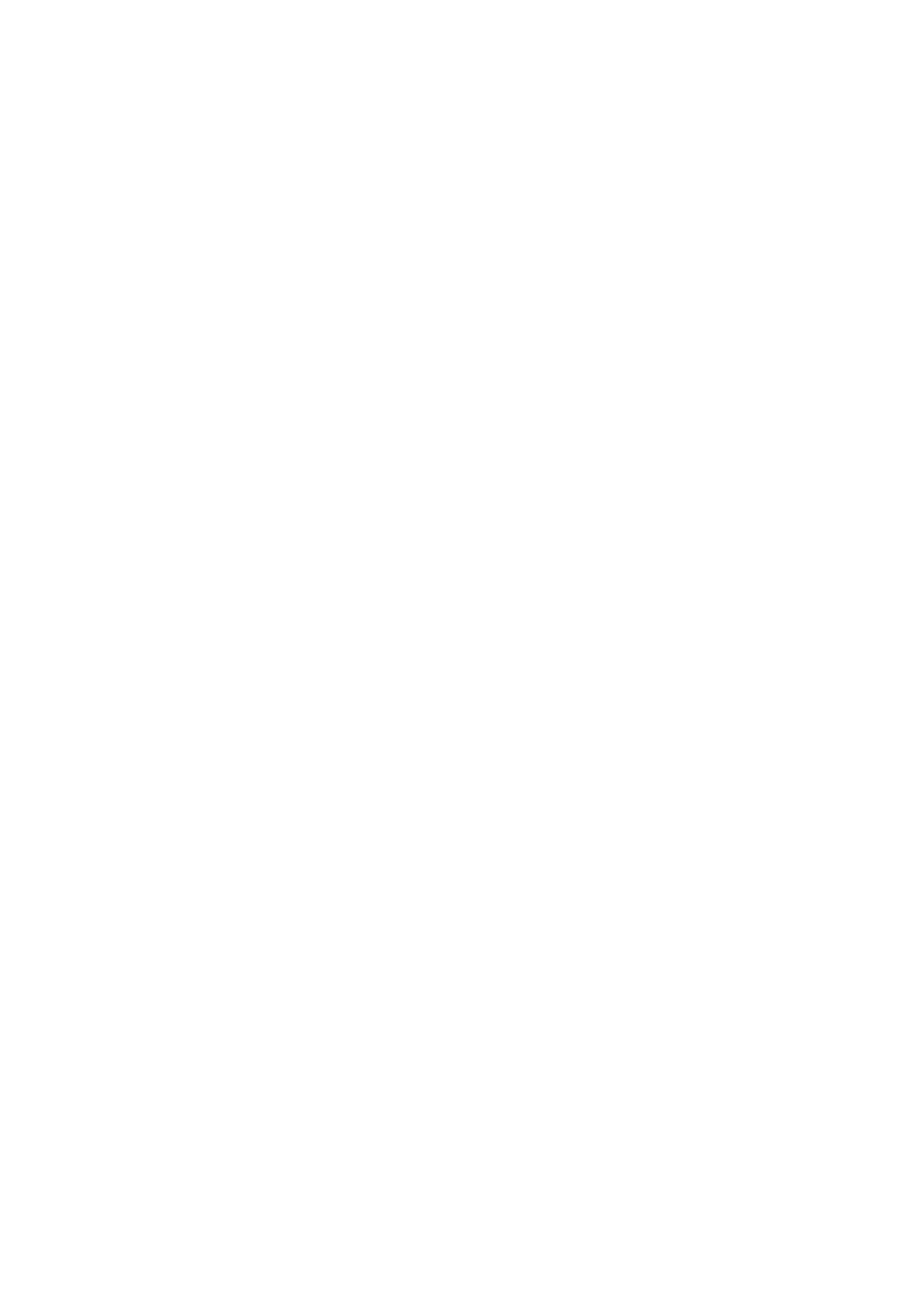# <span id="page-6-0"></span>**1. Background**

## <span id="page-6-1"></span>**1.1 Statutory responsibilities**

The use of radioactive materials in New Zealand and any questions around radioactivity exposure are matters under the jurisdiction of the Ministry of Health, and all enquiries or concerns are appropriately addressed by that agency in the first instance. For its part, the Council has sought or welcomed information provided by the Ministry, for the sake of reassurance and public confidence, and not because of any regulatory or statutory function in this regard. It is not the statutory responsibility of this Council to determine and adjudicate in the use of radioactive materials during hydrocarbon exploration or production, nor to determine the safety of the presence of any radioactivity present in natural gas and hydrocarbon production. Having said that, a discharge of a contaminant in a manner that requires control (by resource consent or by compliance with a Regional Rule) under the Resource Management Act 1991 is a matter for the Council to consider, and there will be times when discharges from an industrial or trade premise into the wider environment may incorporate radioactive materials.

Users of radioactive material are required to obtain a licence (see [http://www.legislation.govt.nz/act/public/1965/0023/latest/DLM373117.html\)](http://www.legislation.govt.nz/act/public/1965/0023/latest/DLM373117.html), and importers/exporters are required to obtain a consent (see [http://www.legislation.govt.nz/act/public/1965/0023/latest/DLM373115.html\)](http://www.legislation.govt.nz/act/public/1965/0023/latest/DLM373115.html). These requirements can however be exempted if the material falls below certain thresholds. The criteria for exemption are set out in the Radiation Protection Regulations (see [http://www.legislation.govt.nz/regulation/public/1982/0072/latest/DLM81174.html](http://www.legislation.govt.nz/regulation/public/1982/0072/latest/DLM81174.html%20and%20Section%201.4) and Section 1.4 below).

The hazard of radioactivity depends on the exposure pathway, the nature of the exposure (intermittent, one-off, or continuous), and the exposed organs. In terms of risk, it is critically important to draw a distinction between the source (its inherent radioactivity, measured in units of becquerels), and the received exposure (how much radioactivity is arriving at the recipient, the consequences of which are measured in units such as 'effective dose equivalent'). Acceptable dose is calculated on the basis of the cumulative exposure across a lifetime, as the mechanism of adverse health effects is generally considered to be progressive (ie the greater the cumulative exposure, the greater the likelihood of an adverse effect occurring).

# <span id="page-6-2"></span>**1.2 Forms of radiation**

-

Radioactive materials are by definition unstable: to achieve stability they release energy in one or more forms of radiation, forming decay products. The most wellknown pathways of radioactivity are alpha, beta, and gamma, defined by the nature of the particles or forms of energy they emit, although there are other mechanisms as well (eg electron capture by a nucleus, and proton, neutron, or neutrino ejection). <sup>2</sup>

Gamma radiation almost invariably accompanies any other form of radioactive decay.

<sup>2</sup> For further information see for example http://en.wikipedia.org/wiki/Radioactive\_decay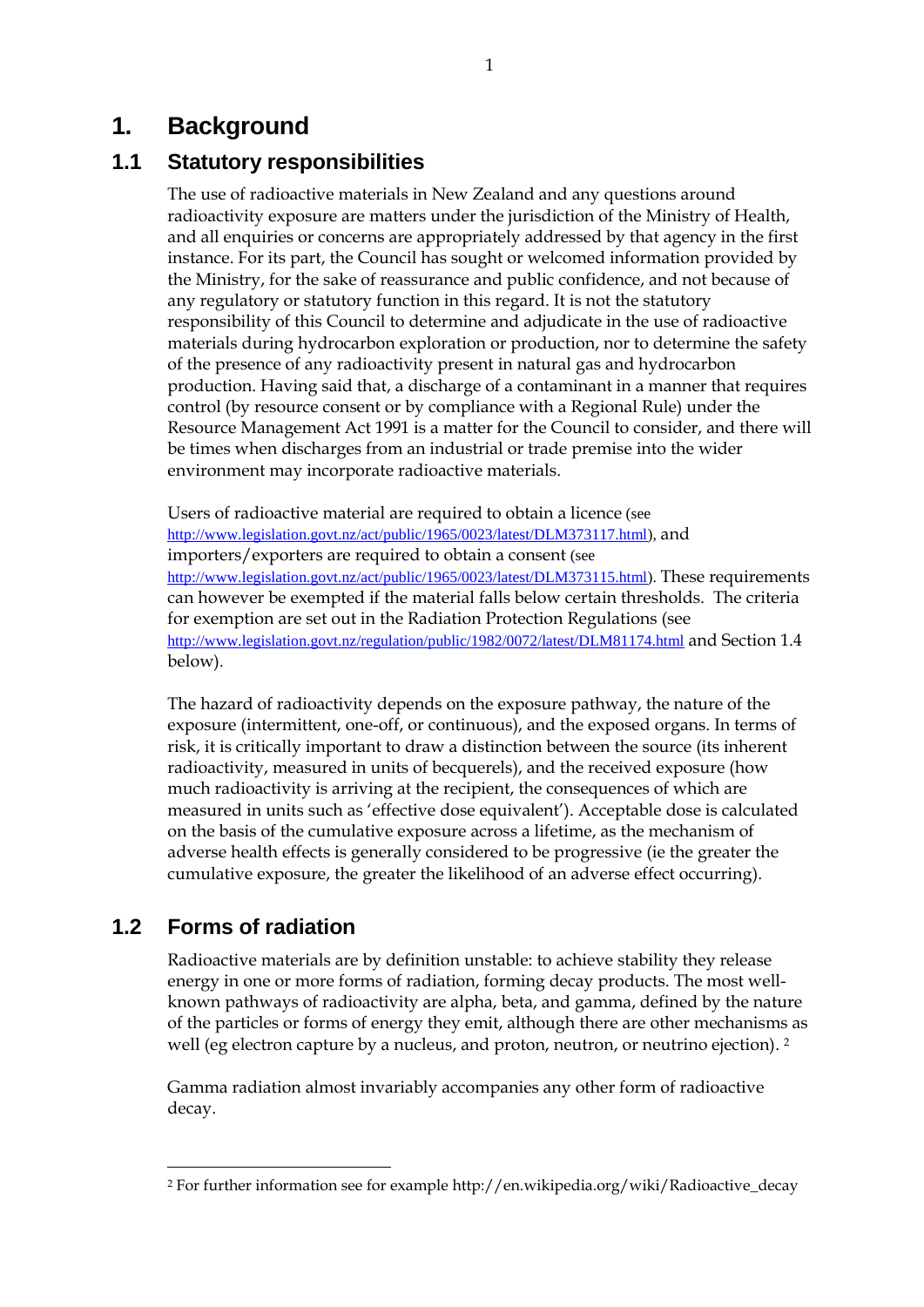From the health perspective, gamma and beta radiation present a hazard both internally and externally. Alpha radiation is only an internal hazard. Alpha radiation will not penetrate the dead layer of skin on the body. The primary pathway of human exposure to alpha radiation is obviously ingestion or inhalation (even dermal contact will have limited health consequences insofar as internal organs are concerned); for gamma and beta radiation, ingestion, inhalation, dermal contact or proximity need to be considered.

All living organisms are exposed to radiation from natural sources-

- Cosmic rays from outer space
- External sources such as rocks, soils, and building materials (e.g. uranium, thorium, their radioactive decay products, and any materials containing potassium, as the potassium-40 isotope is universally distributed wherever there is potassium. The human body contains radioactivity of approximately 63Bq/kg potassium-40, 66Bq/kg carbon-14 and 113Bq/kg tritium (H-3.)
- Internal radiation exposure through the consumption of food or water (typically containing relatively higher levels of potassium), and/or air carrying radionuclides. For air, radon-222, which is a gas, is of particular interest where there are high natural levels of uranium or thorium nearby. Radon is a decay product of these elements. Radon releases alpha radiation, and because it is present in significant concentrations in parts of the USA it is there a major cause of lung cancer. Radon gas can be present in some spring water and hot springs. However, radon is not significant in the New Zealand context (see further on this below), and any indiscriminate assumptions about the relevance of issues that have emerged overseas in the New Zealand context are inappropriate.

As noted above, radon (and more widely, all naturally occurring terrestrial radioactive materials, or NORMs) is found where there are significant natural deposits of uranium, radium, thorium, and other mineral deposits of like nature. There are a few very small and isolated (non-commercial) deposits of uranium on the West Coast of the South Island, (described as 'low-grade' at http://www.mineralswestcoast.co.nz/other.aspx), but none in Taranaki.

### <span id="page-7-0"></span>**1.3 Uses and sources of radioactive material in hydrocarbon exploration and flow enhancement activities**

Equipment and procedures involving radioactive materials have been used within the hydrocarbon exploration and production industry for many years, as well as in other industries and the public health sector.

Tracers are routinely used in both the drilling and flow enhancement (stimulation by fracturing) of wells. They may be either chemical or radioactive. There are a considerable number of different radioactive materials used, utilising either beta or gamma forms of radiation.

There are several purposes to which tracers are applied. I*n situ* logging is used to detect the location of gamma emitting radioactive tracers (and hence for example the location of the cements, packing, drilling muds, perforating changes, and/or fracturing proppants, or to provide proof of clean-up, depending upon the purpose and means of utilisation), while sampling of return/produced fluids for either beta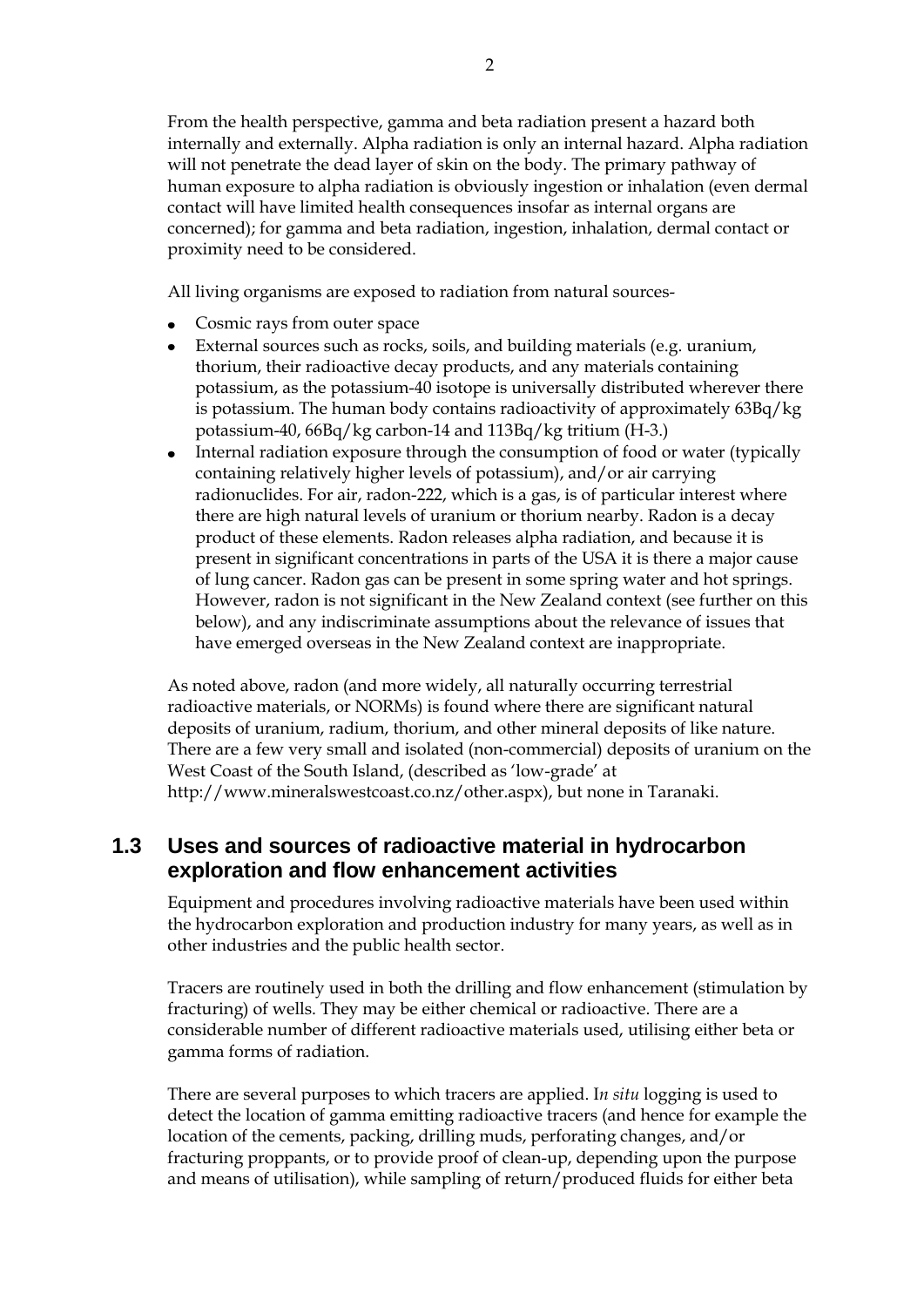emitting or chemical tracers is used as a means of evaluating flows and formation clean-up. Matters such as well integrity, the precise placement of equipment or identification of target formations, and extent of fracturing fluid penetration, can be assessed using tracers.

It should be noted that not all field operators in Taranaki use radioactive tracers, and likewise, not all uses of radioactive tracers relate to fracturing. As noted above such tracers can be an integral part of a conventional well drilling operation.

## <span id="page-8-0"></span>**1.4 NZ Radiation Regulations and statutory agencies**

Users of ionising radiation must satisfy requirements imposed by the Radiation Protection Act 1965, Radiation Protection Regulations 1982, and Codes of Safe Practice issued by the Office of Radiation Safety.

#### **Regulatory agency**

The Office of Radiation Safety's primary role is as the regulatory body administering the [Radiation Protection Act 1965](http://www.legislation.govt.nz/act/public/1965/0023/latest/DLM372539.html) and [Radiation Protection Regulations 1982.](http://www.legislation.govt.nz/regulation/public/1982/0072/latest/DLM81126.html) This involves a wide range of regulatory activities including licensing, issuing consents, and maintenance of codes of safe practice.

Other functions of the Office of Radiation Safety include:

- carrying out responsibilities as New Zealand's competent authority under  $\bullet$ various international treaties, conventions and regulations, and
- overseeing the provision of authoritative advice to Government and the public  $\bullet$ regarding all matters associated with radiation.

Until December 2011 the National Radiation Laboratory (NRL) was part of the Ministry of Health and carried out the functions now performed by the Office of Radiation Safety. On 1st December 2011 the scientific staff of the NRL transferred to the Institute of Environmental Science and Research (ESR). The name NRL was also transferred to ESR. The Office of Radiation Safety oversees a contract between the Ministry of Health and ESR for the provision of radiation services. These services include:

- scientific support for regulatory and other functions of the Office of Radiation  $\bullet$ Safety relating to ionising radiation
- provision of New Zealand's environmental fall out monitoring programme
- scientific advice in respect of non-ionising fields
- support for the Ministry of Health's initiatives relating to emergency reduction, readiness, response and recovery
- scientific advice and support relating to the storage and disposal of spent sealed radioactive material.

#### **Exempt radioactive materials**

Some less dangerous irradiating apparatus and radioactive materials are excluded from regulatory control because of the way the Act defines those terms. By definition within the Regulations, '**radioactive material'** (ie any material requiring control under the Regulations) excludes articles containing a radioactive substance giving it a specific radioactivity of less than 100,000 becquerels per kilogram or with a total radioactivity of less than 3,000 becquerels.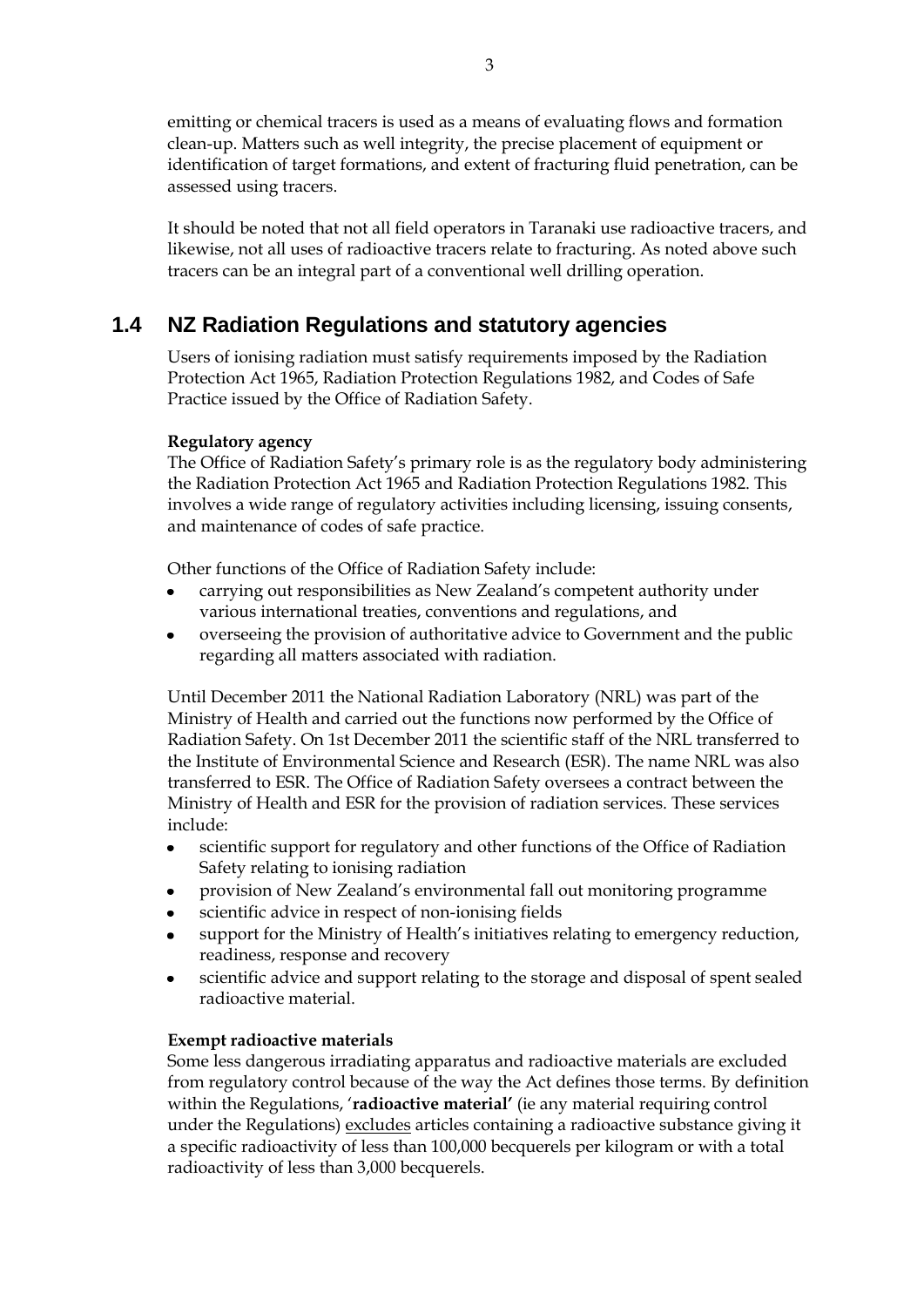There is a partial exemption from regulatory control for any radioactive materials with a level of activity less than those set out in Schedule 1 of the Radiation Protection Regulations. There are controls on disposal and importation. Schedule 1 is reproduced in full in the appendix of this report3.

# <span id="page-9-0"></span>**1.5 NZ Drinking Water Standards**

New Zealand has a radiological standard for drinking water. The context of these standards needs to be understood. There are two separate limits, one for alpha radiation, the other for beta radiation, because of their differing scale of potential effects.

The standard for alpha radiation excludes any radiation from radon-222. There is a separate standard for alpha radiation from radon-222, as pathways from both ingestion and inhalation of radon are taken into account.

The standard for beta-emitting radiation likewise excludes beta radiation emitted from potassium-40, as the body essentially self-regulates its content of potassium-40.

Even taken together, the three standards are very conservative. The Ministry of Health advise that if the level of radioactivity within a drinking water supply was at the limit for each of the three standards, the total dose incurred by a person drinking 2 litres of that water daily would still be less than 5% of the total annual dose the average person was receiving from other natural sources (and far less than recognised thresholds of dangerous exposure, but it should be noted that in general exposure to radioactivity should be minimised).

The particular standards are:

<u>.</u>

- total alpha concentration in drinking water, excluding any radiation from radon-222, shall not exceed 0.10 becquerel per litre
- total radiation from radon-222 shall not exceed 100 becquerel per litre  $\bullet$
- total beta radiation excluding any radiation from potassium-40 shall not exceed 0.50 becquerel per litre.

The response to any excursion of a standard in a drinking water supply is consultation with the National Radiation Laboratory and the region's Medical Officer of Health.

<sup>&</sup>lt;sup>3</sup> [http://www.health.govt.nz/our-work/radiation-safety/role-office-radiation](http://www.health.govt.nz/our-work/radiation-safety/role-office-radiation-safety)[safety](http://www.health.govt.nz/our-work/radiation-safety/role-office-radiation-safety))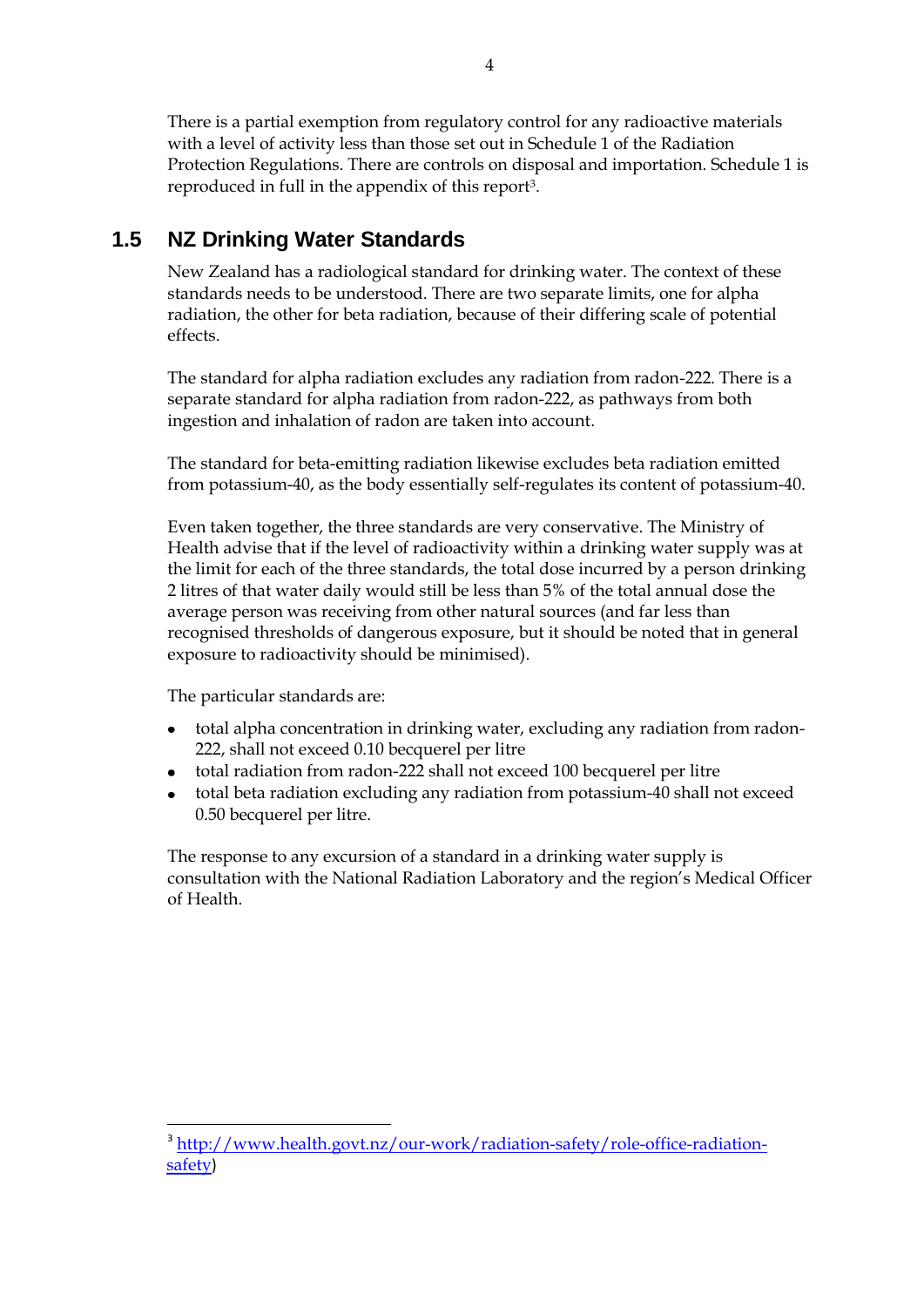# <span id="page-10-0"></span>**2. Discussion**

# <span id="page-10-1"></span>**2.1 Sources of information and radioactivity hazard assessment**

The Council has always sought advice from and referenced the information provided by the National Radiation Laboratory (ESR), the regional Health Protection Unit, and GNS, in seeking to evaluate whether there has been or is any risk from any radioactive sources associated with hydrocarbon exploration and extraction. These agencies are the appropriate authorities with specific responsibilities in this arena.

## <span id="page-10-2"></span>**2.2 Disposal at land treatment sites**

In April 2011, a Council officer took radiation measurements at two different land farming sites, including background (un-used) paddocks, waste stockpiling areas, and land several spread areas that had received wastes from different wellsites. The surveys were undertaken in the presence of a Health Protection officer. None of the measurements at any site exceeded 100 nanoSieverts per hour (nSv/hr- see Glossary). As noted below, this is within the range of normal background radiation levels found in New Zealand.

In December 2011, the Council undertook a further survey of another land farming site. In this case, stockpiles of wastes originating from fracturing activities were measured, as well as a comprehensive site survey including offsite (background) areas. Seventeen sites in all were measured for radiation. None of the readings recorded exceeded 100 nSv/hr, with the maximum, of 86.6 nSv/hr, being detected on a nearby ironsands beach and not on the disposal site.

The full methodology and results were provided to NRL for review and interpretation. NRL responded: *all readings are within the range of normal background radiation…. Anything less than 200 nSv/h is within normal ranges of background. The countrate measured was < 1 cps - that would equate to < 100 nSv/h if a doserate reading had been taken*

(email NRL to Council, 21 December 2011).

## <span id="page-10-3"></span>**2.3 Radioactive tracers**

Two companies has advised the Council of their use of radioactive tracers within either drilling or well production enhancement activities, for purposes such as tracking drilling muds within well bores, or to determine the extent of fracturing and to confirm modelled fracturing. The issue raised in the minds of some members of the public is whether this use represents an unacceptable risk to public health.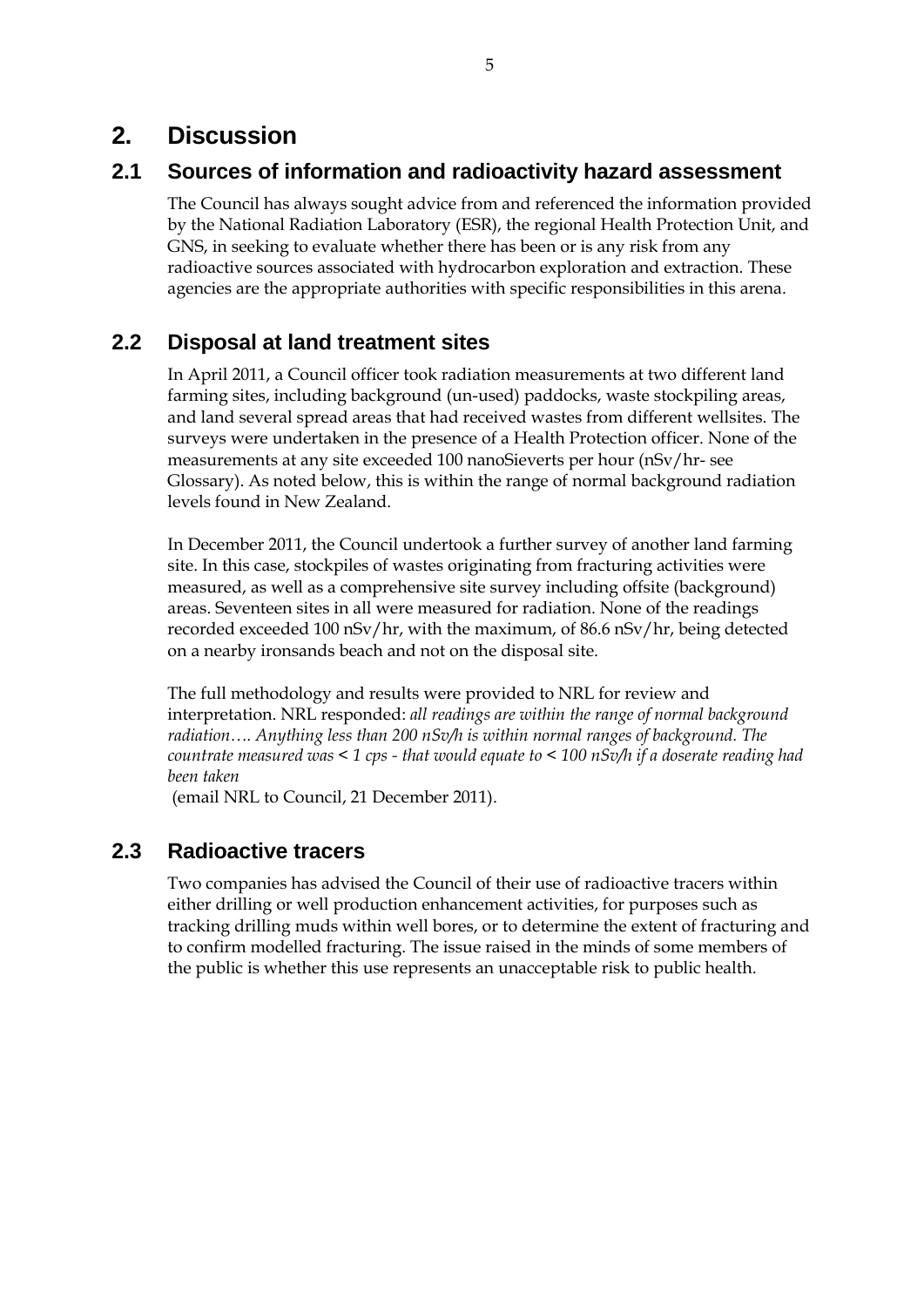The Council has noted the following information from the Office of Radiation Safety, Ministry of Health in respect of these tracers:

*"Further to our telephone conversation this morning I confirm that the proposed arrangements relating to disposal (*of the tracer in question*) are below the exempt activity levels under the Radiation Protection Regulations 1982. Therefore no regulatory issues arise relating to disposal under the Radiation Protection Act."*

*Regards Stuart Lillie Office of Radiation Safety Ministry of Health (email, 7 June 2012)*

### <span id="page-11-0"></span>**2.4 Naturally occurring radioactive materials (NORMs)**

1. The Council first addressed this issue in 1995 and again in 1997, when a submitter to air discharge consent applications repeatedly claimed that natural gas in New Zealand might have high levels of radon-222 (a NORM), and put forward a suggestion that the burning of natural gas in any facility would therefore pose a risk of public exposure to the release of radiation. In response the Council sought information on the level of and risk associated with radon-222 in natural gas, from both GNS and NRL.

The Institute of Geological and Nuclear Sciences advised as follows:

*"There is an extensive literature on radon gases. It would be expected that radon would be detectable in the well head gases of a natural gas operation. There is New Zealand data on radon in the well head gases from geothermal operations. These data show that the offsite concentrations are not expected to cause health concerns and are generally at normal background levels. Emissions from natural gas operations would be expected to be even*  less. Our Institute has extremely limited data on radon in natural gas samples. What is *available is consistent with the potential hazard being extremely low, and probably negligible.*

*Natural levels vary from place to place as a result in variations in rock and soil type and general meteorological conditions. New Zealand tends to have rather low Radon<sup>222</sup> levels on a global perspective.* 

*Overseas, the potential hazard to the public has been thought sufficient to control Radon levels or undertake remedial action in fairly uncommon circumstances where the Radon<sup>222</sup> levels are elevated well above background levels. This has happened in a few areas that are particularly high due to abnormally high Uranium concentrations on the underlying rock; to buildings sited on or near old tailings sites from mines; to very well insulated buildings where the basement areas have been so well insulated that ventilation rates are much reduced; or to a combination of such factors.*

*Surveys in New Zealand by the National Radiation Laboratory have shown that there are no areas where people are housed in conditions with high enough Radon levels to cause concern, not even on the West Coast where there are some Uranium deposits of almost commercial significance.*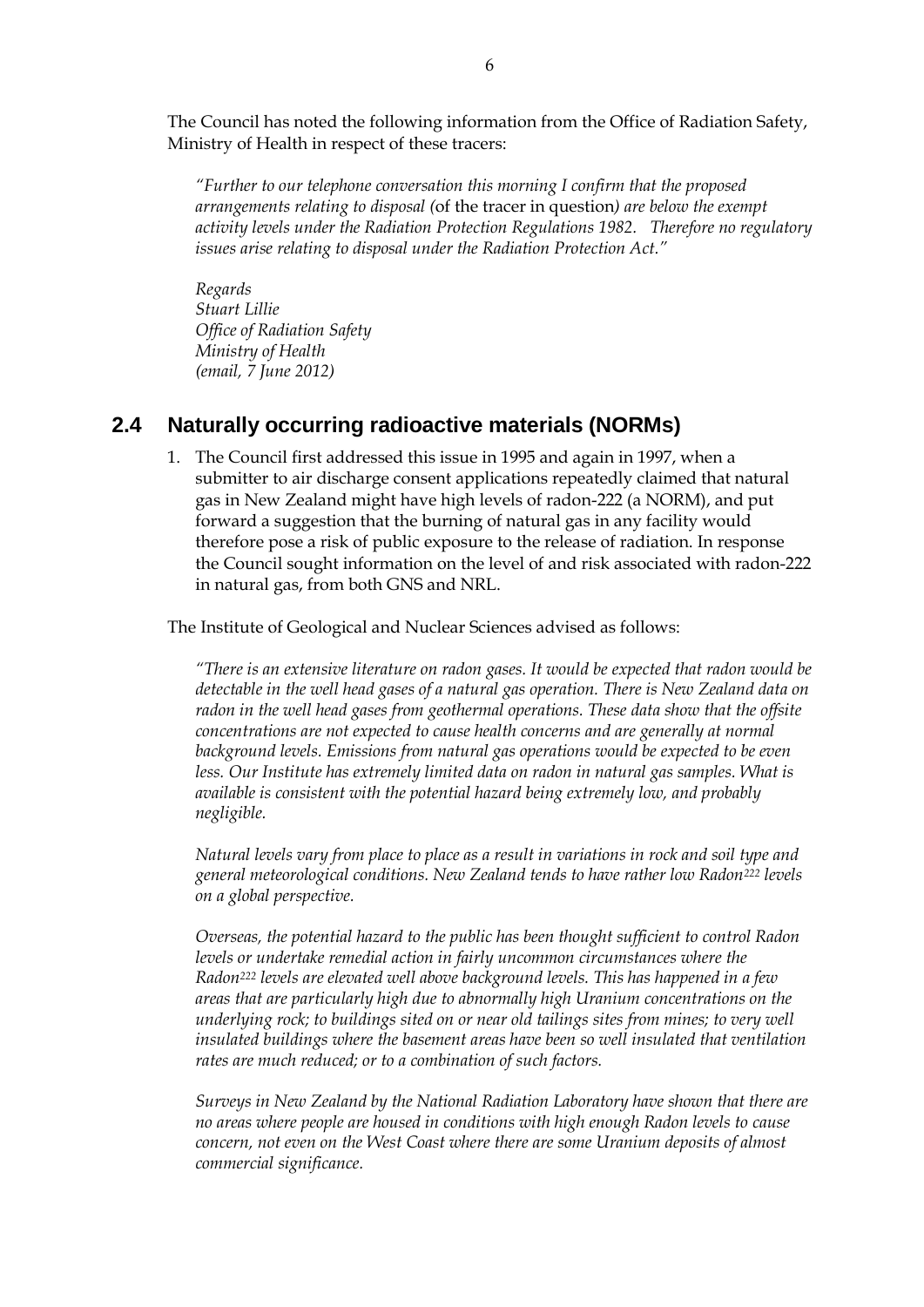*Dr Whitehead has published several studies of Radon222 concentrations resulting from geothermal power producing wells. Radon is indeed measurable in the well head gas (our methods are very sensitive). However the main point to grasp is that the well head acts as a point source. Therefore, the gas is both diluting and decaying radioactively as it disperses from the well head. Measurements and theoretical calculations have shown that there is no elevation in Radon levels in populated areas. I believe his findings are compatible with independent work by the National Radiation Laboratory.*

*Natural gas wells would also be a source of elevated Radon222. Overseas data suggests that, in general, well head concentrations for natural gas are very much lower than for geothermal steam.*

*At the request of another commercial client, Dr Whitehead carried out analyses of 4 natural gas samples said to be from various sources in New Zealand. The data are the property of the client. However, as expected, Radon<sup>222</sup> was detectable but was described by Dr Whitehead as very low. One sample, the highest of the four, was also the hardest to analyse and the result was regarded as 'quite approximate'. Generally the overall data was regarded as among the lowest recorded worldwide.*

*On the basis of the information available from overseas and a comparison with the geothermal data, I find it very difficult to conceive of a credible concern for the health of the general public in the vicinity of a natural gas field. I would expect Radon concentrations off the site to be well within the bounds of normal variations found in New Zealand.*

The National Radiation Laboratory advised as follows:

*Radon levels in New Zealand do not constitute a health hazard. The level is lower than the world average and we have no areas of elevated radon concentrations.*

*We have no experience of Radon concentration in New Zealand natural gas: but radon levels in geothermal steam have been measured and the discharges to the atmosphere do not constitute a health hazard. One wouldn't expect the radon concentrations in natural gas to be any higher than that found in the geothermal steam. Therefore the burning of natural gas in a power station will not constitute a health hazard.*

The Taranaki Regional Council also received analytical data on the composition of Kapuni LTS gas (wells KA-1 to KA-11). It was found that Radon<sup>222</sup> gas was present, at a level of  $40.7$  Bq/m<sup>3</sup> (1 Bq = 1 disintegration per second).

To put that figure into perspective, the following can be noted:

- World Health Organisation (WHO) reports radioactivity levels of Radon<sup>222</sup> of 1800 Bq/m<sup>3</sup> in natural gas supplies elsewhere in the world;
- WHO reports the Radon concentrations of 50 000 Bq/m<sup>3</sup> in soil air are 'typical';
- The average Radon concentration in the air inside residential dwellings in Scandinavia is 50 Bq/m<sup>3</sup>, in the US and Canada is 27 Bq/m<sup>3</sup>, and in Germany is  $25 Bq/m^3;$
- Most people in Europe are considered to spend their lives exposed to air concentrations lying between 10 Bq/m<sup>3</sup> and several hundred Bq/m<sup>3</sup>; and
- WHO recommends no action for any atmosphere of less than  $100$  Bq/m<sup>3</sup>, simple remediation (ventilation) for any building with a concentration of Radon in the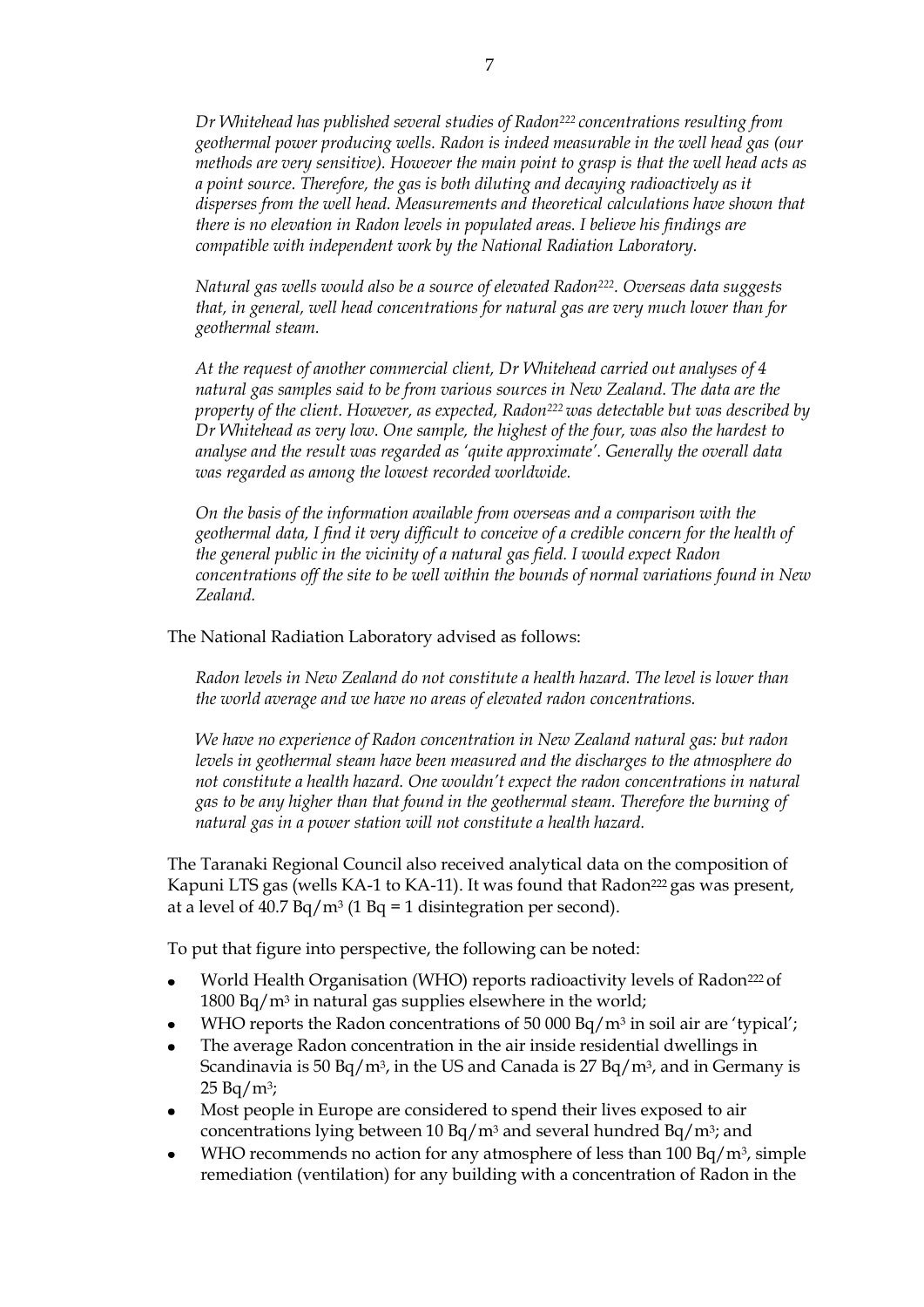air between 100 and 400  $Bq/m<sup>3</sup>$ , and more specific remedial action if the air concentration rises above 400 Bq/m3.

2. In 2005, further concerns were expressed to the Council over the idea that NORMs might accumulate as a sludge on pipework and other apparatus used within the industry, to levels that were unacceptable for or posed a risk to human health. The Council again sought advice on this speculation, from NRL. NRL responded:-

*In the oil industry where large volumes of oil and gas are moving through pipelines and are being held in large storage tanks, there is a tendency for naturally occurring radioactive materials (NORMs) in the gas and oil to plate out on the internal surfaces of the pipes and the tanks.*

*Past experience with sludge in settling tanks and scale in pipework from the Taranaki region would indicate relatively low levels of contamination.*

*This material doesn't represent a public health risk<sup>4</sup>* (letter, NRL-Council 28 February 2005).

3. In late 2010-2011, the Council noted increasing discussion through social media and overseas media concerning release of NORMs in some exploration/development activities overseas. In order to be well-informed and to anticipate what might become an issue for the Council to address in Taranaki, in May 2011 the Council contacted the National Radiation Laboratory (Ministry of Health) to specifically request guidance on this subject.

*I just wanted to follow up on the question of radioactive drilling wastes, as there has been quite a lot of media attention on the subject. You confirmed that there is no risk to drilling cuttings/fluids from radioactive sources used in borehole logging tools. However, I'm wondering about the NORM referred to on the US EPA website* <http://www.epa.gov/radtown/drilling-waste.html> *and how this relates to the geology in Taranaki. Has any work been done in this area by NRL or other organisations eg GNS?* (email Council-NRL 28 May 2011).

The response was as follows: *Our environmental radioactivity monitoring laboratory headed by Dr Klaus Hermanspahn has conducted some sampling and analysis in the past, such as sludge samples from offshore Taranaki fields on behalf of Shell Todd. The levels were found to be low in comparison to what has been noted in some international fields*. (email NRL-Council 3 June 2011).

The same email exchange covered the issue of the adequacy of the field testing for radioactivity at land remediation sites that the Council had undertaken a month previously.

*Back in April I borrowed the TDHB geiger counter and walked around a couple of our disposal sites. My understanding is that the meter measures only exposure to gamma and x-rays.* 

-

<sup>4</sup> ESR subsequently advised that this result does not eliminate the possibility that other samples of scale from elsewhere might have much higher levels of radioactivity.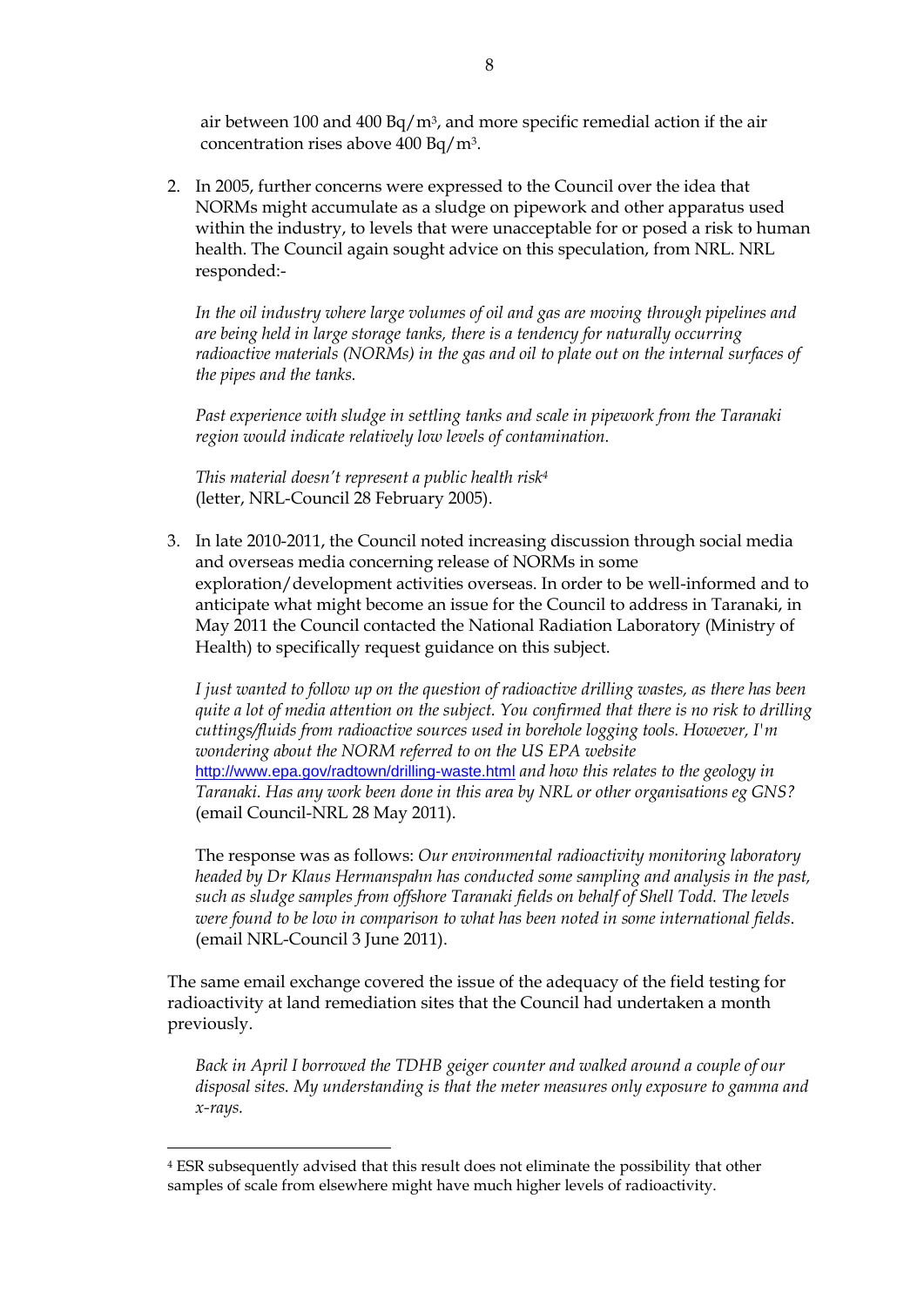*I didn't get any readings above 100 nSv/hr, so it's safe to assume there is no risk to human health. But should I have also used the external probe to check for alpha/beta/gamma contamination of soil directly, to assess environmental risk?* 

The NRL response was: *The monitoring you have conducted is sufficient to identify whether or not there is sufficient activity to warrant health concerns. Your readings are essentially normal background measurements.*

The matters covered in the exchange should be noted. This Council has been criticised by some parties for not carrying out testing for alpha radiation at the time it used the geiger counter at the disposal sites. The NRL response makes two things very clear. Firstly, the testing undertaken by the Council had in fact been sufficient to determine whether there was any ground for holding concern over health from radioactivity in general; and secondly, the results showed that there was indeed no elevation of radioactivity above normal background (and no grounds for health concerns).

To put the measurements by the Council into perspective, the International Commission on Radiological Protection recommends doses of artificial radiation should be limited to one million nSv per year5. The dosage measured on the land treatment site was equivalent to (for a person remaining on the site for a year continuously) two-thirds of this exposure.

## <span id="page-14-0"></span>**2.5 NORMs- Council sampling**

As described above, the Council has undertaken several surveys of radiation at disposal sites. In response to the concern noted above, being expressed by various correspondents that this may be inadequate to put into perspective any supposed risk from alpha radiation emitted from NORMs, the Council has further collected several samples of produced water and sludges from four different producing fields in Taranaki (Pohokura, Kapuni, Waihapa and Cheal), and submitted them to the National Radiation Laboratory (ESR) for comprehensive analysis.

The results are as follows:

#### **Sample 1**

Potassium-40: 8.9 +/-1.7 Bq/L Radium-226 (releases alpha radiation): 0.080 +/- 0.012 Bq/L Radium-228 (releases alpha radiation): 0.051 +/- 0.021 Bq/L Total alpha: less than 0.067 Bq/L; total beta: 7.25 Bq/L

#### **Sample 2**

-

Potassium-40: <2.7 Bq/L Radium-226: 0.241 +/- 0.040 Bq/L Radium-228: 0.536 +/- 0.078Bq/L Total alpha: less than 0.039 Bq/L; total beta: less than 0.15 Bq/L

<sup>5</sup> http://en.wikipedia.org/wiki/Sievert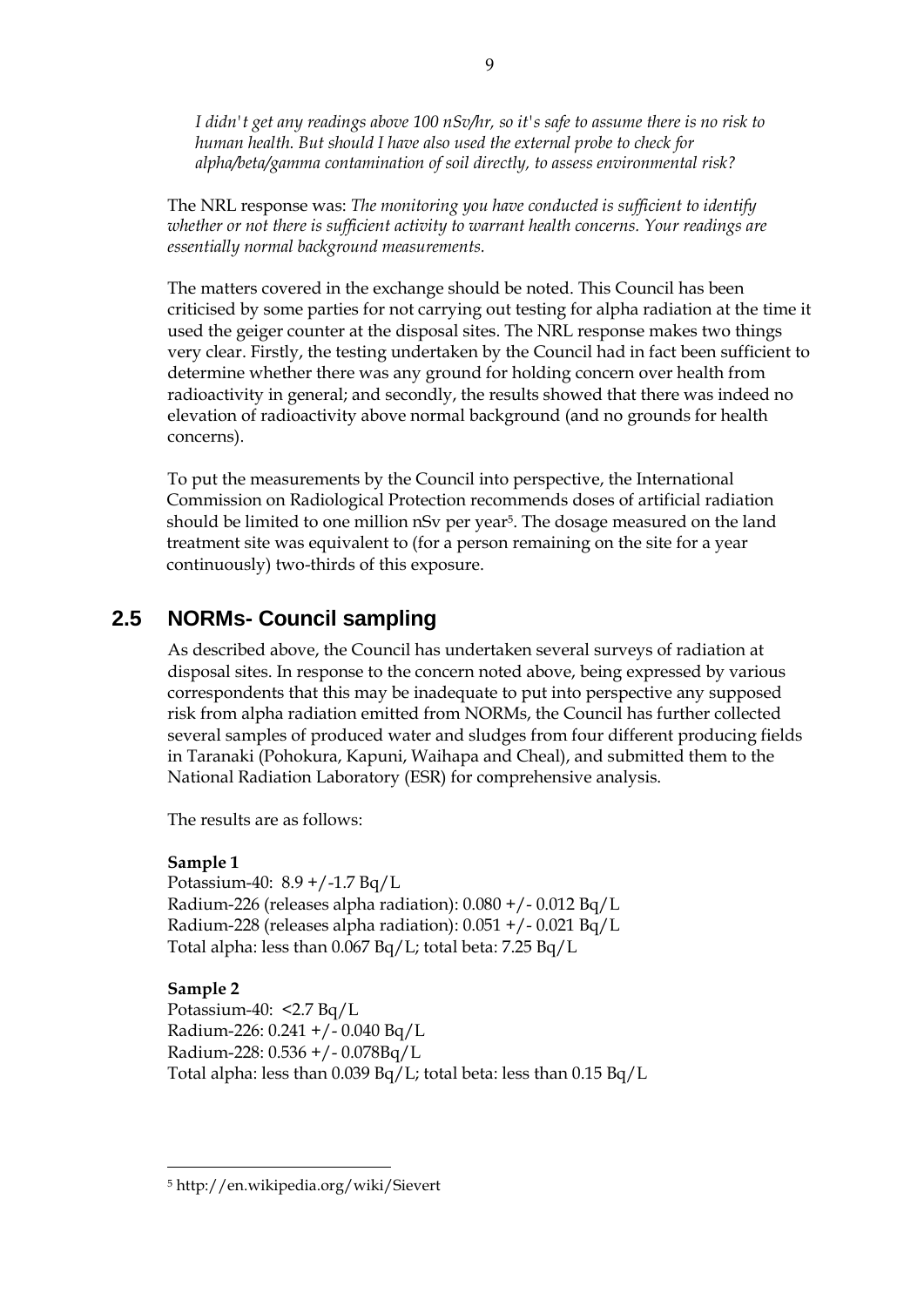#### **Sample 3**

Potassium-40: 50.3 +/-6.6 Bq/L Radium-226: 0.90 +/- 0.11 Bq/L Radium-228: 1.91 +/- 0.20 Bq/L Total alpha: 0.8Bq/L; total beta: 16 Bq/L

#### **Sample 4**

Potassium-40: 9.4 +/-2.5 Bq/L Radium-226: 1.96 +/- 0.13 Bq/L Radium-228: 1.73 +/- 0.13 Bq/L Total alpha: 2.7Bq/L; total beta: 3.8 Bq/L

#### **Sample 5 (sludges)**

Potassium-40: 353 +/-32 Bq/L Lead-210:  $9.9 + / -2.1$  Bq/L Radium-226: 14.3 +/- 1.2 Bq/L Radium-228: 14.8 +/- 1.4 Bq/L

All the above results are far below (orders of magnitude below) levels of radioactivity that would require control under the National Radiation Regulations 1982. To put it another way: they are not even considered radioactive, within the terms of the Regulations.

To put these results into perspective, comparisons can be made with natural and everyday sources of radioactivity routinely encountered by the public:-

- The radioactivity of soil due to its potassium-40 content is approximately 400 Bq/kg (ie much higher than the radioactivity of the produced water samples, and higher than the sludge sample)
- The radioactivity of soil due to alpha radiation sources (uranium, thorium,  $\bullet$ radium) is approximately 110 Bq/kg (ie much higher than the radioactivity of any of the samples)
- The radioactivity of sea water due to its potassium-40 content is 11 Bq/L (ie higher than most of the results for beta radiation from produced water found in the Council samples)
- $\bullet$ The radioactivity of bananas is 130 Bq/kg beta and 0.04 Bq/L alpha
- Brazil nuts: 200 Bq/kg beta and 37 Bq/kg alpha
- Carrots: 130 Bq/kg beta and 0.08 Bq/kg alpha
- White potatoes: 130 Bq/kg beta and up to 0.1 Bq/kg alpha
- Beer: 14 Bq/kg beta
- Red meat: 110 Bq/kg beta and 0.02 Bq/kg alpha
- Granite: 1200 Bq/kg beta and 63 Bq/kg alpha
- Cement: 240 Bq/kg beta and 50 Bq/kg alpha
- Wood: 3300 Bq/kg beta  $\bullet$
- Bricks: 670 Bq/kg beta and 110 Bq/kg alpha

(source: Idaho State University at [www.physics.isu.edu/radinf/natural.htm\)](http://www.physics.isu.edu/radinf/natural.htm)

When it is taken into account that there is no exposure pathway for produced water involving human consumption, and that by comparison with the radioactivity of materials in buildings we live and work in daily, and other everyday sources to which we are exposed, the radioactivity of produced water is negligible, the hazard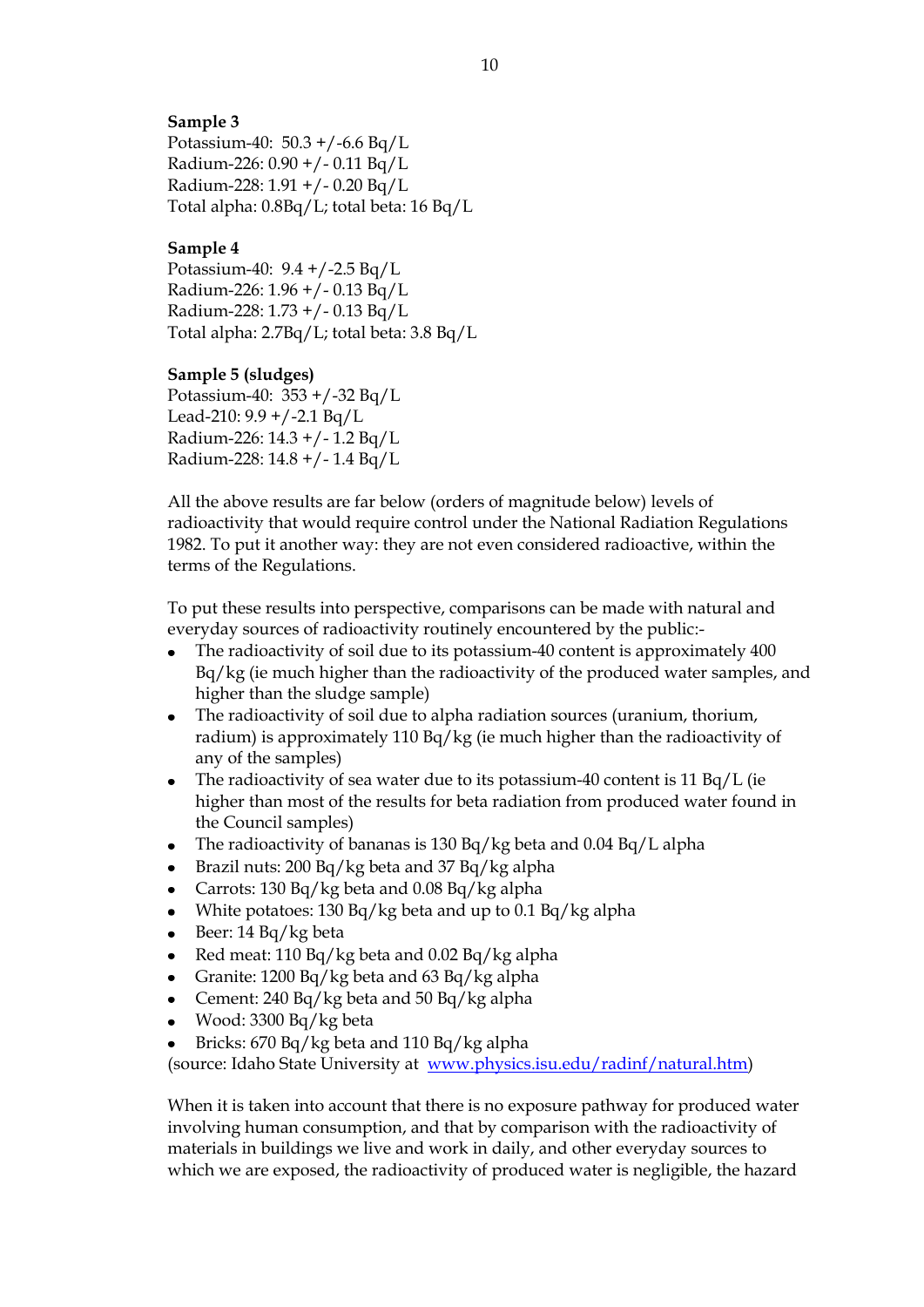to human health posed by radiation from NORMs in produced water within Taranaki is clearly meaninglessly small. Even should produced water enter freshwater aquifers used for consumptive purposes (ie non-compliance with consent conditions and Freshwater Plan rules), or should a massive discharge of produced water occur into a surface catchment used for consumptive purposes, the low alpha activity present in produced waters in Taranaki, the likely short duration of any such event before detection, and the significant immediate dilution afforded in such circumstances, render the degree of risk negligible in the opinion of Council staff.

## <span id="page-16-0"></span>**2.6 Concerns that have circulated**

**Allegation 1**: *STOS intend to release radioactive americium and thorium as tracers at Kapuni during fracturing activities*

**Response**: this allegation is false. It appears to be based on a mis-interpretation of information presented by Shell Todd Oil Services within an application for a discharge to land consent, applying the material in the text to an activity to which it did not relate.

The STOS application made it explicit that the Company would use one of three identified tracers, incorporating (respectively) radioactive iridium, radioactive scandium, or radioactive antimony. This information, and information about the levels of radioactivity involved, was set out within the application.

Separately, the application included material safety data sheets for radioactive forms of americium, barium and thorium. There was no suggestion anywhere within the application that these materials were to be used as tracers, or released or discharged into the environment. Such an assumption as has since been circulated, was without foundation in any information presented within the application. The reason the MSDS sheets were included, was because the materials would be present on the fracturing site. These three elements are enclosed within or are used for the calibration of detection equipment used to ensure proper well construction. This information on the intended use of these materials was provided by the Company as part of its disclosure of activities.

STOS have subsequently provided a statement as follows:

*Within STOS' AEE accompanying our resource consent applications to undertake HF at four Kapuni wellsites (January 2012) MSDS for 6 radioactive components to be used during tracer operations were included. These were as follows:*

*Americium 241 – This substance is used within a Spectrascan Spectral Tool which is temporarily run into the well to record the placement of tracer (and therefore proppant) within the formation at the conclusion of HF<sup>6</sup> operations. At the time of preparing the AEE it was envisaged that the SpectraScan tool to be used on the Tight Gas Pilot Project would utilise Americium 241. However, the SpectraScan tool has recently been upgraded and no*  long utilises a radioactive source therefore Americium 241 will no longer be used as part of *the Tight Gas Pilot Project. It should be noted that if a SpectraScan tool with a radioactive* 

-

<sup>6</sup> HF hydraulic fracturing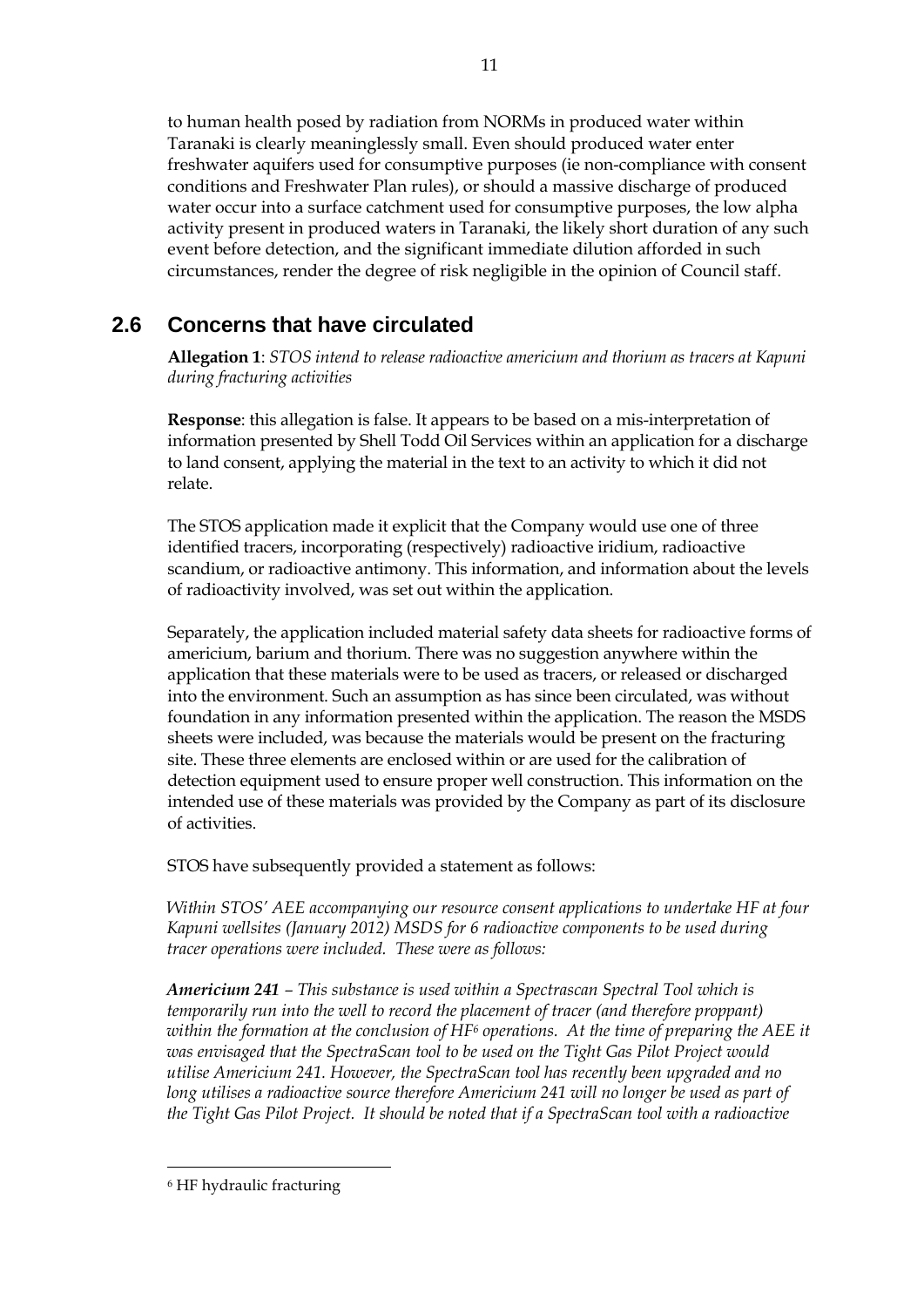*source were to be used, any radioactive component of the tool would be contained within a fully sealed unit and would not be discharged to the environment.*

*Barium 133 – This substance is used within a Completion Profiler tool which is used in order to determine the type of fluid that is encountered downhole. However, this particular tool is no longer expected to be used as part of the Tight Gas Pilot project. Similarly, as noted above, this substance is contained within a fully sealed unit and is not discharged to the environment.* 

*Iridium Oxide, Antimony Oxide & Scandium Oxide - These three substances comprise the radioactive source within the ZeroWash tracer as described in section 5.8 of the main text of the AEE.*

*Thorium Silicate – This substance is used within a Thorium Calibration Blanket which contains a small 5uCi source that is required to calibrate the SpectraScan tool just prior to its use within the well. The calibration blanket is only used at the surface and will be stored safely when not in use. This substance is not discharged to the environment.*

*As noted above, Americium 241, Barium 133 and Thorium Silicate will not be discharged to the environment. MSDS for these substances were included within the hydraulic fracturing AEE for completeness and to provide full disclosure regarding the overall tracer operation.*

**Allegation 2:** *given the half-lives of americium, thorium and barium are so long, it could be a very long time until levels of radioactivity for these tracers are safe, after their release into the environment*

**Response:** There is no proposal to release these substances into the environment. But in any case, this view confuses the half-life of an element's radioactivity (a measure of the period over which it remains radioactive) with its level of activity (which indicates the amount of radiation coming off at any one time and hence whether the source is 'safe'). A 'half-life' indicates the length of time required for the radioactivity of an isotope to decline to half the radioactivity present at the start of measurement. It does not indicate whether the level of radioactivity at any time is safe or dangerous.

As noted above, many substances, including everyday substances and also those used in tracer work in drilling and fracturing, can have a very low level of radioactivity; but some of these may well remain radioactive (at a constantly diminishing rate) for some time. This does not mean they are dangerous for any or all of that time. The determinant of risk is how much radiation is coming off a source, not how long it continues to be emitted.

A half life can be very short for some radioactive isotopes, or extend over millions of years in the case of others. Radioactive tracers commonly used in drilling and fracturing operations (either in New Zealand or overseas) include bromine-82, with a half life of 35 hours; iodine-125: half life 59 days; iodine-131: half life 8 days; lanthanum: half life 40 hours; iridium-192: half life 74 days; antimony-124: half life 60 days; and scandium-46: half life 84 days. Radon, the radioactive gas that attracts a lot of attention and concern overseas, has a half life of 3.8 days.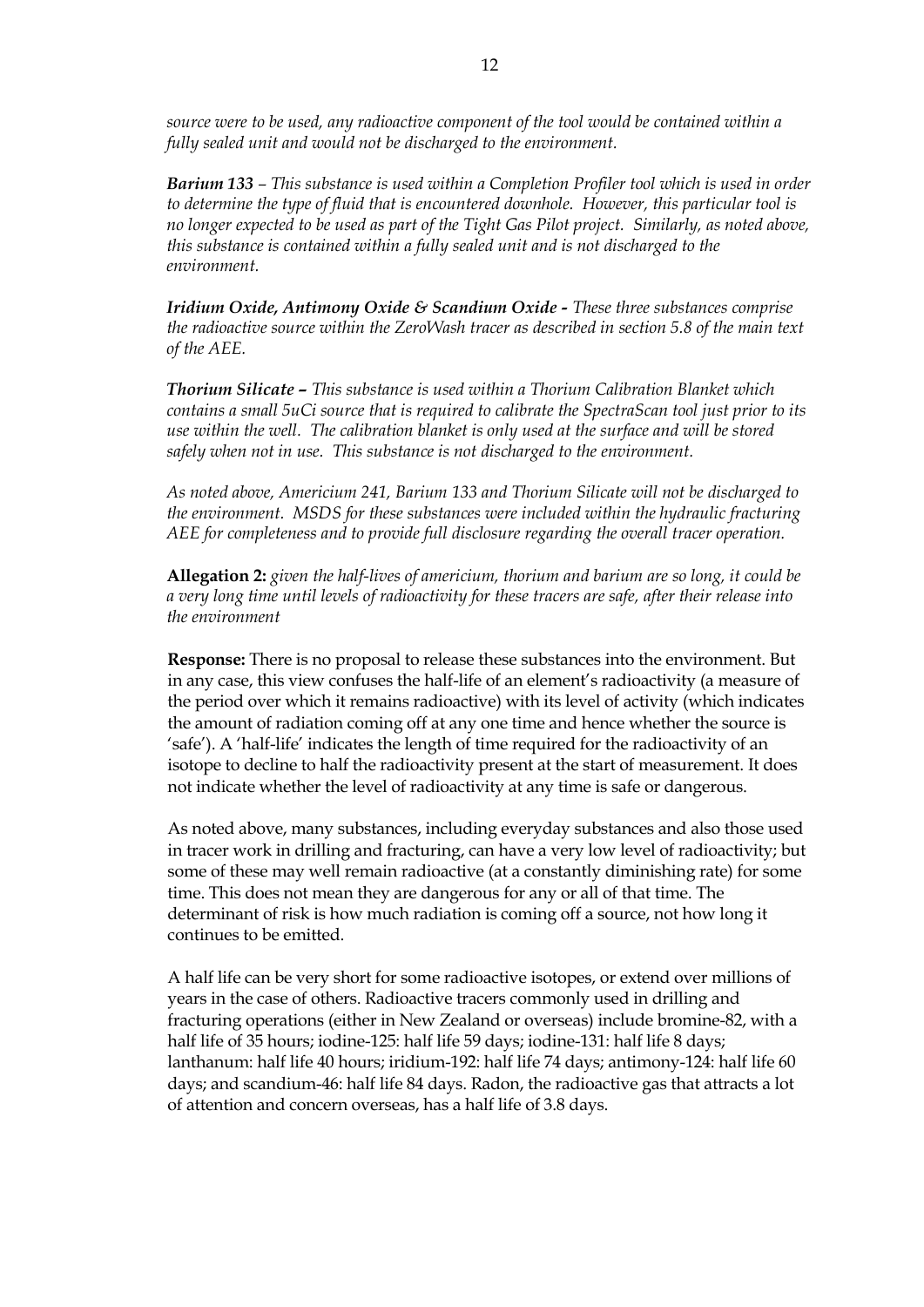**Allegation 3:** *the Council should have tested for alpha radiation as well as gamma radiation when monitoring the land treatment sites. Testing only for gamma radioactivity is inadequate.*

**Response:** as noted above, gamma radiation is almost always present whenever there is radioactivity. The absence of any gamma radiation above natural background levels is a very strong indicator that other forms of radiation are absent also (see section 1.2 above).

This is supported by the advice provided by NRL (see section 2.4 .3 above).

It has subsequently been validated by the results of analyses specifically for both alpha and beta radiation conducted on samples of produced formation water (see section 2.5 above).

**Allegation 4:** *Council officers asked how to use the [Geiger counter] and read the results… the 'experts' are not up to speed.*

**Response:** This comment misrepresents the enquiry referred to. It is a matter of established Council practice that it seeks expert peer review to provide an authoritative and independent assurance that the Council's investigations and resultant findings are robust and defensible. This is a basic quality control measure. In the case in question, the Council officer was at pains to seek review of both the mode of measurement, and of the results. Far from this being evidence the '*experts are not up to speed'*, the response by the acknowledged authority shows that the work was credible.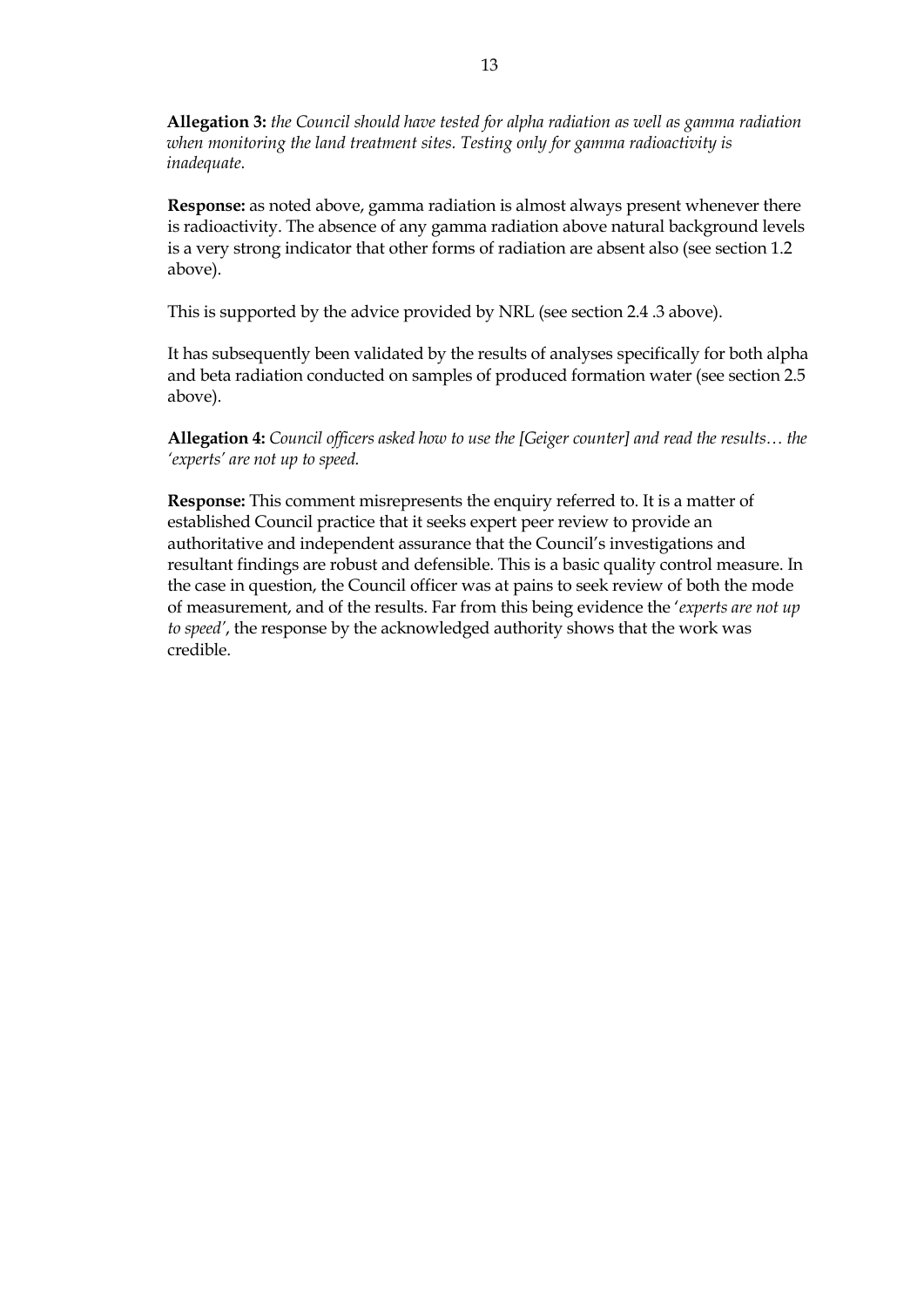# <span id="page-19-0"></span>**3. Summary**

<u>.</u>

In summary:-

- The Council has sought and received assurances at all points, from the competent statutory authorities, that the use and management of radioactive materials within the hydrocarbon exploration and production sector as established in Taranaki is lawful, and is not harmful to human health;
- The Council has sought and received assurances at all points, from the competent  $\bullet$ statutory authority and expert body, that based on the samples measured to date, the release of any NORMs during hydrocarbon exploration and production as established in Taranaki is not harmful to human health<sup>7</sup>;
- The Council has undertaken its own surveys of radioactivity in produced fluids  $\bullet$ and radiation from soil levels at land remediation sites, to ensure from its own direct measurement that the release of radioactive materials from these sources is not harmful to human health. Measurements have confirmed that this is indeed the case, and indeed neither radioactive tracers as used in fields in Taranaki nor NORMs that are present in Taranaki fields are 'radioactive' in terms of statutory definitions, and contain levels of radioactivity orders of magnitude below those at which controls are required;
- The Council has been repeatedly advised by the competent authority and has repeatedly found on its own account, that the levels of radioactivity associated with these activities would give rise to exposures comparable to normal, everyday exposure for an average person;
- The determinations made by GNS and the NRL in 1995 are worth re-iterating:

'*I find it very difficult to conceive of a credible concern for the health of the general public in the vicinity of a natural gas field'*… '*radon levels in New Zealand do not constitute a health risk. The level is lower than the world average and we have no areas of elevated radon concentrations'.*

In summary, the Council finds no evidence of a health or environmental issue arising from the use of radioactive tracers, the use of radioactive materials within well logging activities, disposal of drilling wastes potentially containing radioactive materials, or the release of naturally occurring radioactive materials (NORMs) during exploration or production.

<sup>7</sup> ESR note that they cannot rule out the possibility that an accumulation of radioactive scale within equipment could occur. The Council notes that even if such a possibility were to eventuate, scale build-up would be an issue that would be very specific in terms of occurrence, magnitude, and potential consequences, and would be primarily a workplace rather than wider public health or environmental issue.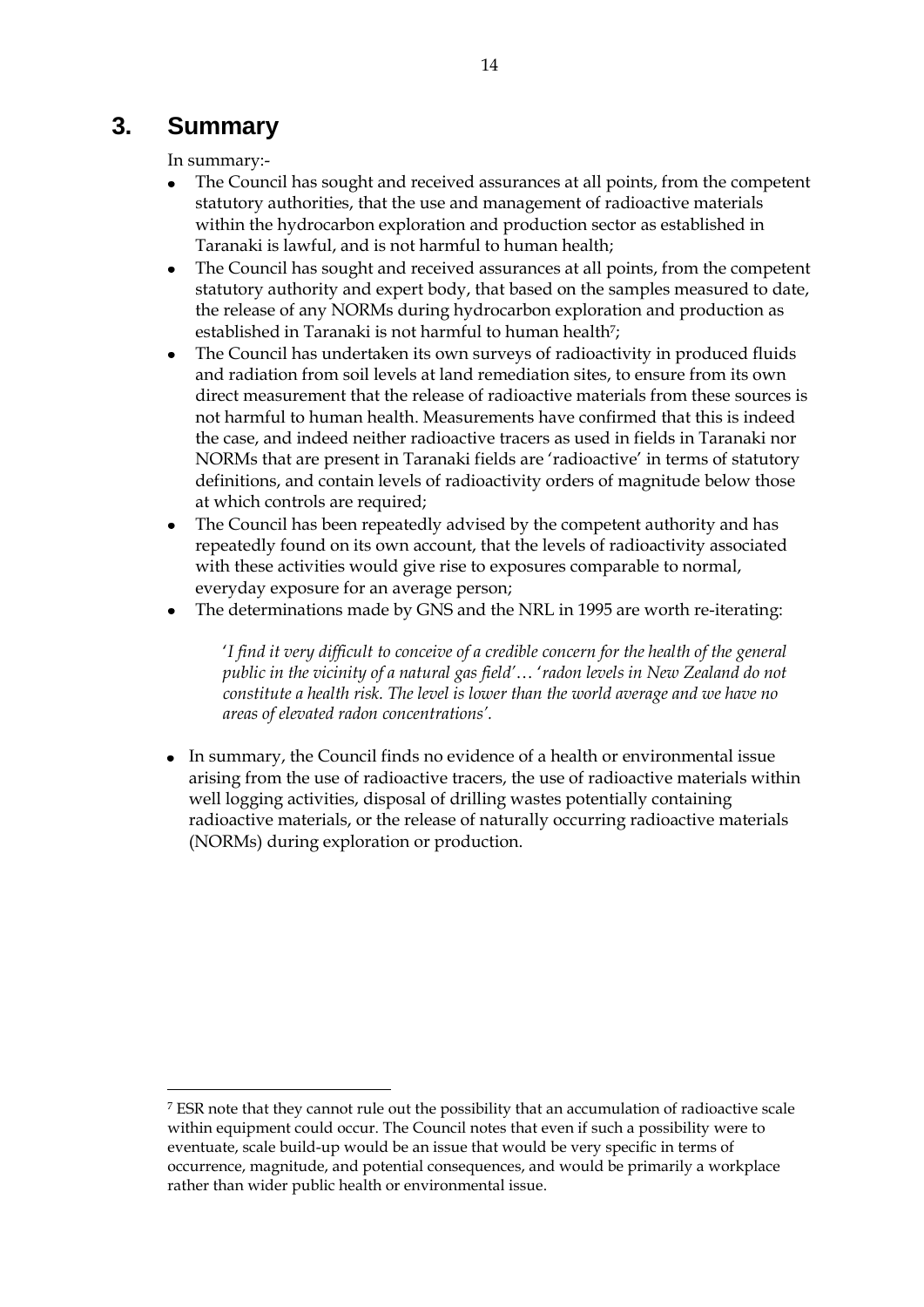# **Glossary of common terms and abbreviations**

<span id="page-20-0"></span>The following abbreviations and terms are used within this report:

| Alpha radiation | a form of radiation consisting of particles comprising 2 protons<br>and 2 neutrons                                                                                                                  |
|-----------------|-----------------------------------------------------------------------------------------------------------------------------------------------------------------------------------------------------|
| Becquerel       | a level of radioactivity, of 1 transformation (atomic<br>disintegration) per second.                                                                                                                |
| Beta radiation  | a form of radiation consisting of electrons                                                                                                                                                         |
| Gamma radiation | a form of radiation consisting of high energy electromagnetic<br>radiation                                                                                                                          |
| Geiger counter  | a device for measuring radiation (usually gamma, but it can be<br>adjusted to detect other forms also)                                                                                              |
| Kilobecquerel   | 1000 becquerel                                                                                                                                                                                      |
| Megabecquerel   | 1,000,000 becquerel                                                                                                                                                                                 |
| <b>NORMs</b>    | Naturally occurring radioactive materials                                                                                                                                                           |
| <b>NRL</b>      | National Radiation Laboratory                                                                                                                                                                       |
| nSv/h           | nanoSieverts per hour. A Seivert is the measure of the effect on<br>biological tissue of a received dose of radiation (effective dose).<br>One nSv is one-thousandth of one millionth of a sievert. |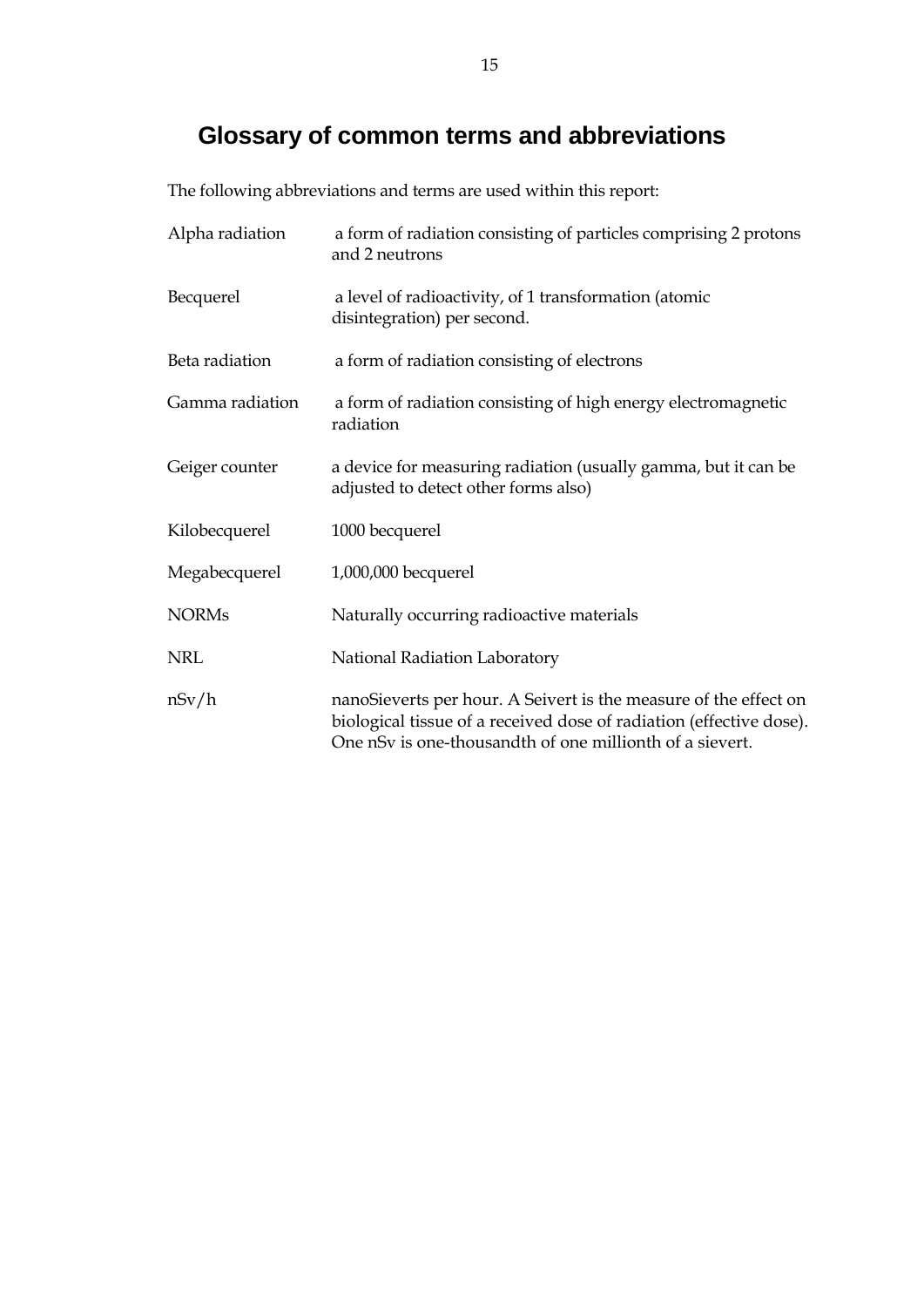## **Bibliography**

- <span id="page-21-0"></span>*Application to Taranaki Regional Council for Four Discharge Consents and Assessment of Environmental Effects Hydraulic Fracture Stimulation at Four Existing Wellsites within the Kapuni Field* Shell Todd Oil Services, January 2012
- *Change of conditions to consent TRK924103* Officers' Report, Taranaki Regional Council, August 1997

*Drinking-Water Standards for New Zealand 2000* Ministry of Health, August 2000

*National Radiation Regulations 1982,* New Zealand Government

*Radioactivity in Nature* Idaho State University [www.physics.isu.edu/radinf/natural.htm](http://www.physics.isu.edu/radinf/natural.htm)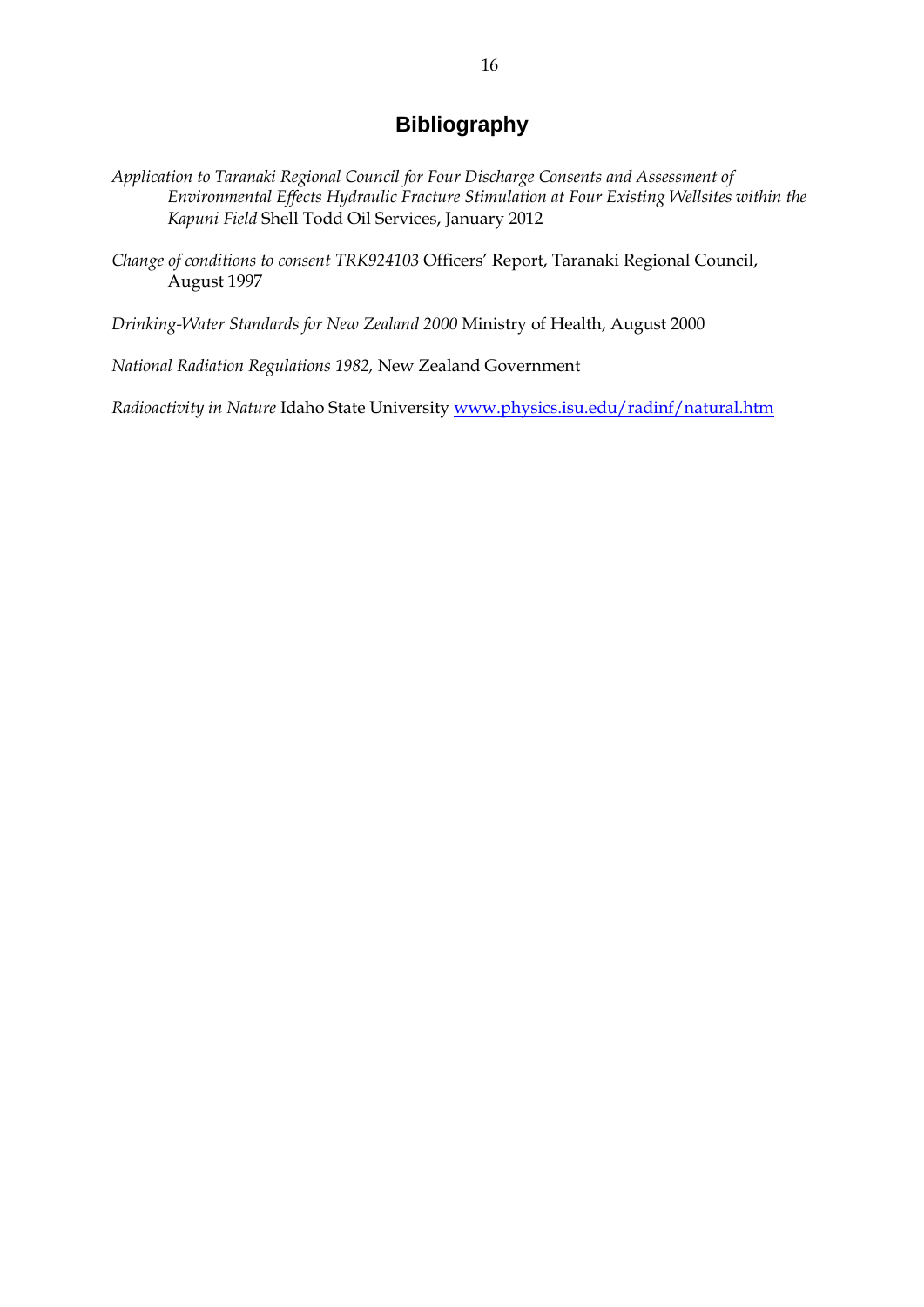# **Appendix 1**

<span id="page-22-0"></span>**Section 4 and Schedule 1 of the National Radiation Regulations 1982**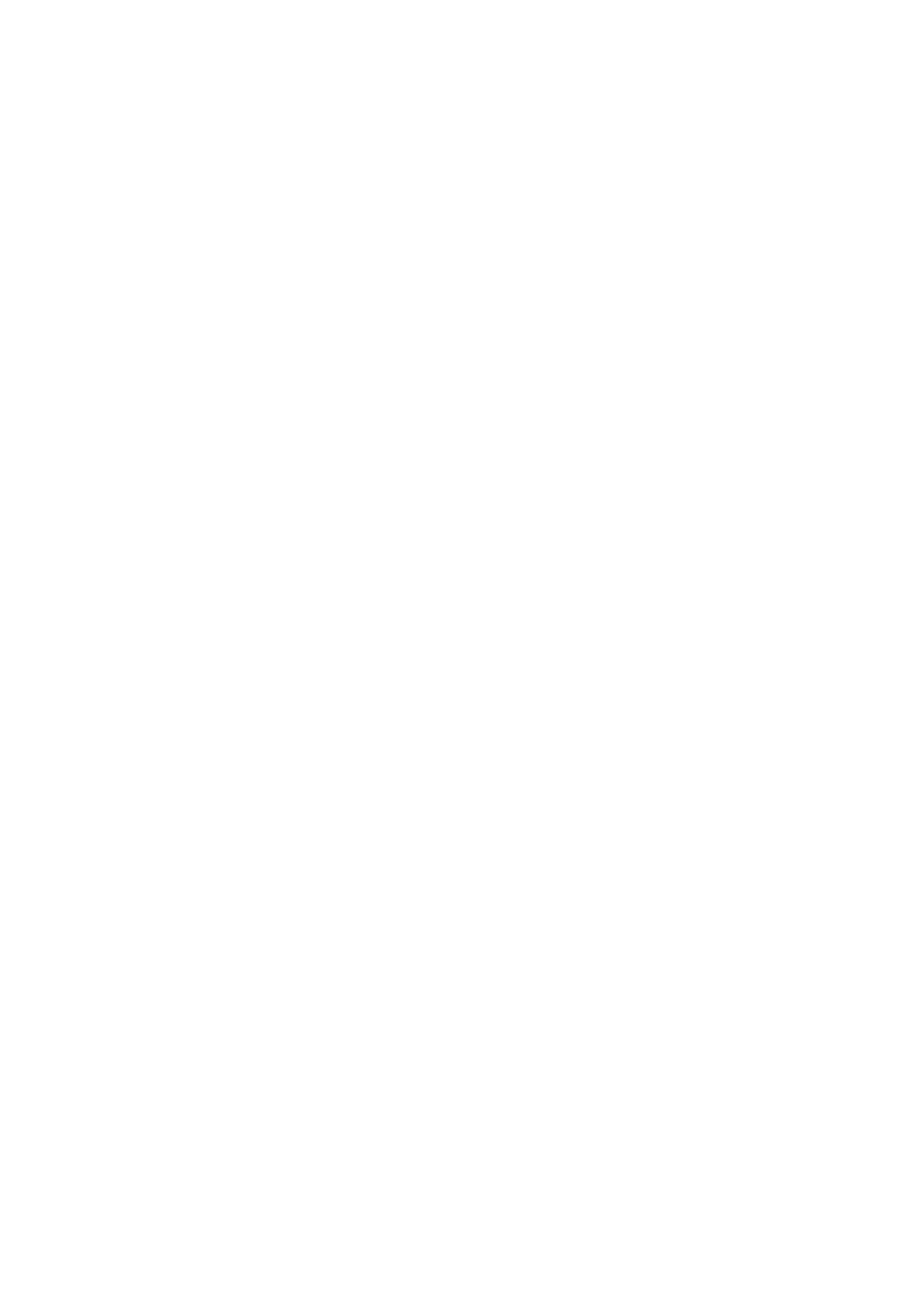**Section 4 and Schedule 1 of the National Radiation Regulations 1982**

# **Part 2 Exemptions**

# **4 Partial exemption of certain radioactive materials**

- $\bullet$  (1) Subject to subclause (2) and [regulations 14\(2\)](http://www.legislation.govt.nz/regulation/public/1982/0072/latest/whole.html#DLM81185) and [15,](http://www.legislation.govt.nz/regulation/public/1982/0072/latest/whole.html#DLM81187) nothing in [section 12](http://www.legislation.govt.nz/regulation/public/1982/0072/latest/link.aspx?id=DLM373115) or [section 13\(1\)](http://www.legislation.govt.nz/regulation/public/1982/0072/latest/link.aspx?id=DLM373117) of the Act, or in these regulations, shall apply to the manufacture, production, sale, storage, transport, or use, of any radioactive material that contains—
	- $\bullet$  (a) either—
		- (i) a quantity of a radionuclide not exceeding in activity the activity set for radionuclides in the group in which it appears in the table in [clause 2](http://www.legislation.govt.nz/regulation/public/1982/0072/latest/whole.html#DLM81512) of Schedule 1; or
		- (ii) a mixture of radionuclides the sum of the relative activities of which does not exceed 1; or
	- $\bullet$  (b) either—
		- (i) a radionuclide at a concentration not exceeding the concentration set for radionuclides in the group in which it appears in the table in [clause 3](http://www.legislation.govt.nz/regulation/public/1982/0072/latest/whole.html#DLM81514) of Schedule 1; or
		- (ii) a mixture of radionuclides the sum of the relative concentrations of which does not exceed 1.
- (2) Subclause  $(1)(a)$  shall not apply unless—
	- $\bullet$  (a) the following conditions exist:
		- (i) the radioactive material, if unpackaged, or the package containing the radioactive material, bears a label as described in [clause 2](http://www.legislation.govt.nz/regulation/public/1982/0072/latest/whole.html#DLM81520) of Schedule 2; and
		- (ii) the radioactive material is not contained in an article the use of which would require it to be carried by any person, or to be at a distance of less than 300 millimetres from any person; or
	- (b) the radioactive material contains a radionuclide, or a mixture of radionuclides, the activity of which does not exceed 0.1 of the activity specified in the said subclause (1)(a) or 3 kilobecquerels, whichever is the greater.

(3) Nothing in [section 12](http://www.legislation.govt.nz/regulation/public/1982/0072/latest/link.aspx?id=DLM373115) or [section 13\(1\)](http://www.legislation.govt.nz/regulation/public/1982/0072/latest/link.aspx?id=DLM373117) of the Act, or in these regulations, shall apply to the sale, import, export, storage, transport otherwise than for the purposes of exportation, or use of any article of a kind described in the first column of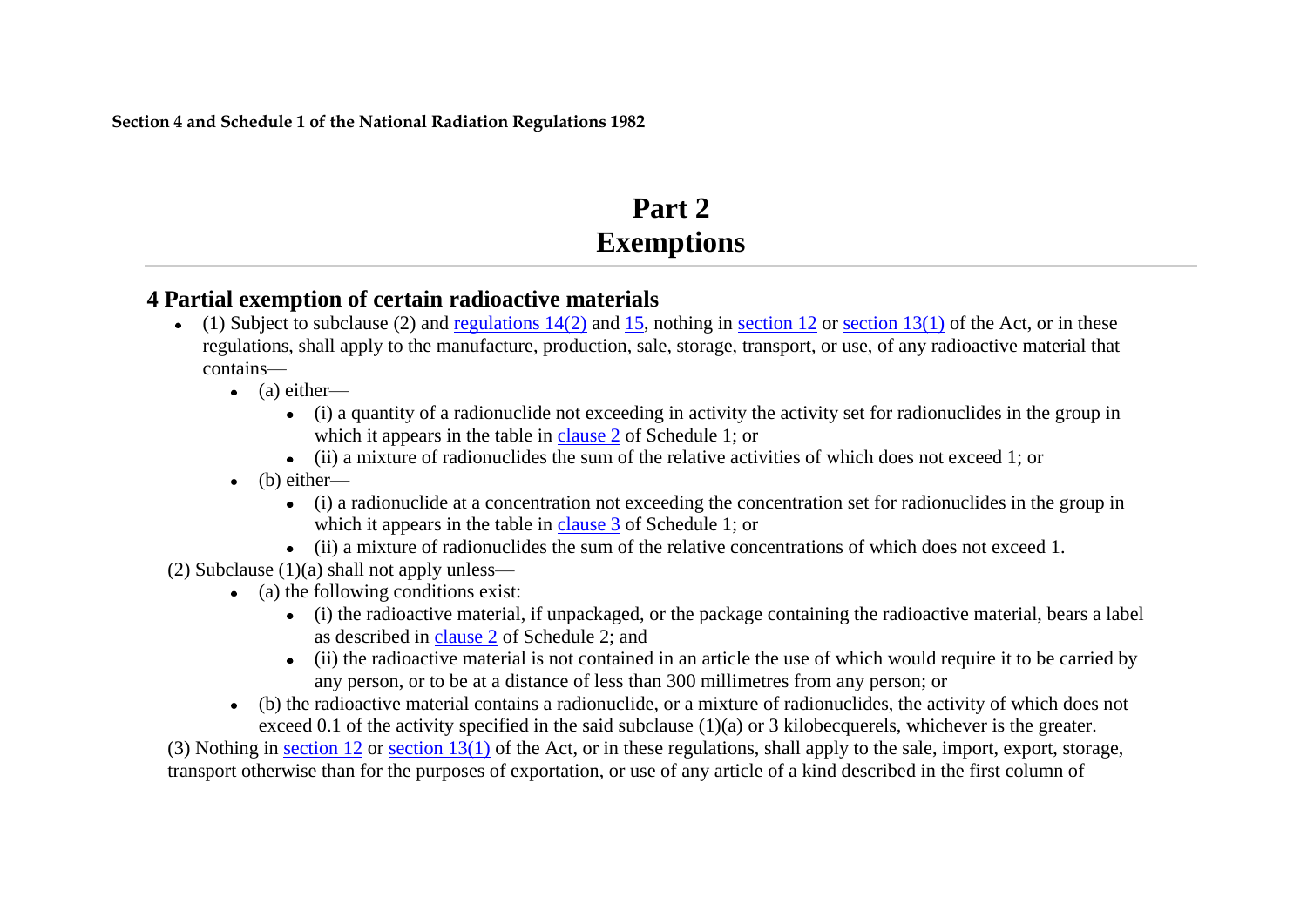[Schedule 3](http://www.legislation.govt.nz/regulation/public/1982/0072/latest/whole.html#DLM81525) of these regulations if and so long as the article conforms with the conditions set out in the second column of that schedule in relation thereto:

provided that [regulation 14\(2\)](http://www.legislation.govt.nz/regulation/public/1982/0072/latest/whole.html#DLM81185) shall apply to the articles described in [Part 2](http://www.legislation.govt.nz/regulation/public/1982/0072/latest/whole.html#DLM81173) of that schedule.

(4) Nothing in section  $13(1)$  of the Act, or in these regulations, shall apply to the use by any person, with the approval of the Director-General and in accordance with any conditions that the Director-General may impose (which may include conditions regarding the attachment of labels and for ensuring safe disposal), of an article of a type specified by the Director-General, which contains a radioactive material, but which, in the opinion of the Director-General, does not constitute a significant hazard to any person.

# **Schedule 1 Activities and concentrations of radioactive materials**

### **1 Interpretation**

(1) One becquerel is an activity of 1 transformation per second.

(2) For the purposes of these regulations, when the transformation of the atoms of a radionuclide gives rise to another radionuclide, the activity is measured by the rate of transformation of the first or "parent" radionuclide only. (3) The classification of any radionuclide may, if it is not shown in [clause 2](http://www.legislation.govt.nz/regulation/public/1982/0072/latest/link.aspx?id=DLM81512) or [clause 3,](http://www.legislation.govt.nz/regulation/public/1982/0072/latest/link.aspx?id=DLM81514) be obtained on application to the Director of the National Radiation Laboratory.

## **2 Groups of radionuclides in relation to activities**

The groups of radionuclides referred to in paragraph (a) of [regulation 4\(1\),](http://www.legislation.govt.nz/regulation/public/1982/0072/latest/link.aspx?id=DLM81174) and the corresponding activities are those set out in the following table:

| Activity referred to in<br>regulation $4(1)(a)$ | <b>Radionuclides (listed by symbols)</b>                                                               |
|-------------------------------------------------|--------------------------------------------------------------------------------------------------------|
| 3 kilobecquerels                                | Ra-226, Ra-228, Ac-227, Th-228, Th-230, Th-232, Pa-231, U-232, Np-237, Pu-238, Pu-239, Pu-240, Pu-242, |
|                                                 | Pu-244, Am-241, Am-242m, Am-243, Cm-242, Cm-244, Cf-252                                                |
| 10 kilobecquerels                               | Nd-144, Sm-147, Pb-210, U-233, U-234, U-235, U-236, U-238, Pu-241                                      |
|                                                 | P-32, Ti-44, Rb-86, Sr-89, Sr-90, Y-91, Ru-106, Cd-115m, In-114m, Sn-125, Te-129m, Ce-144, Po-208, Po- |
| 30 kilobecquerels                               | 210, Ra-223, Th-227, Th-234, U-230                                                                     |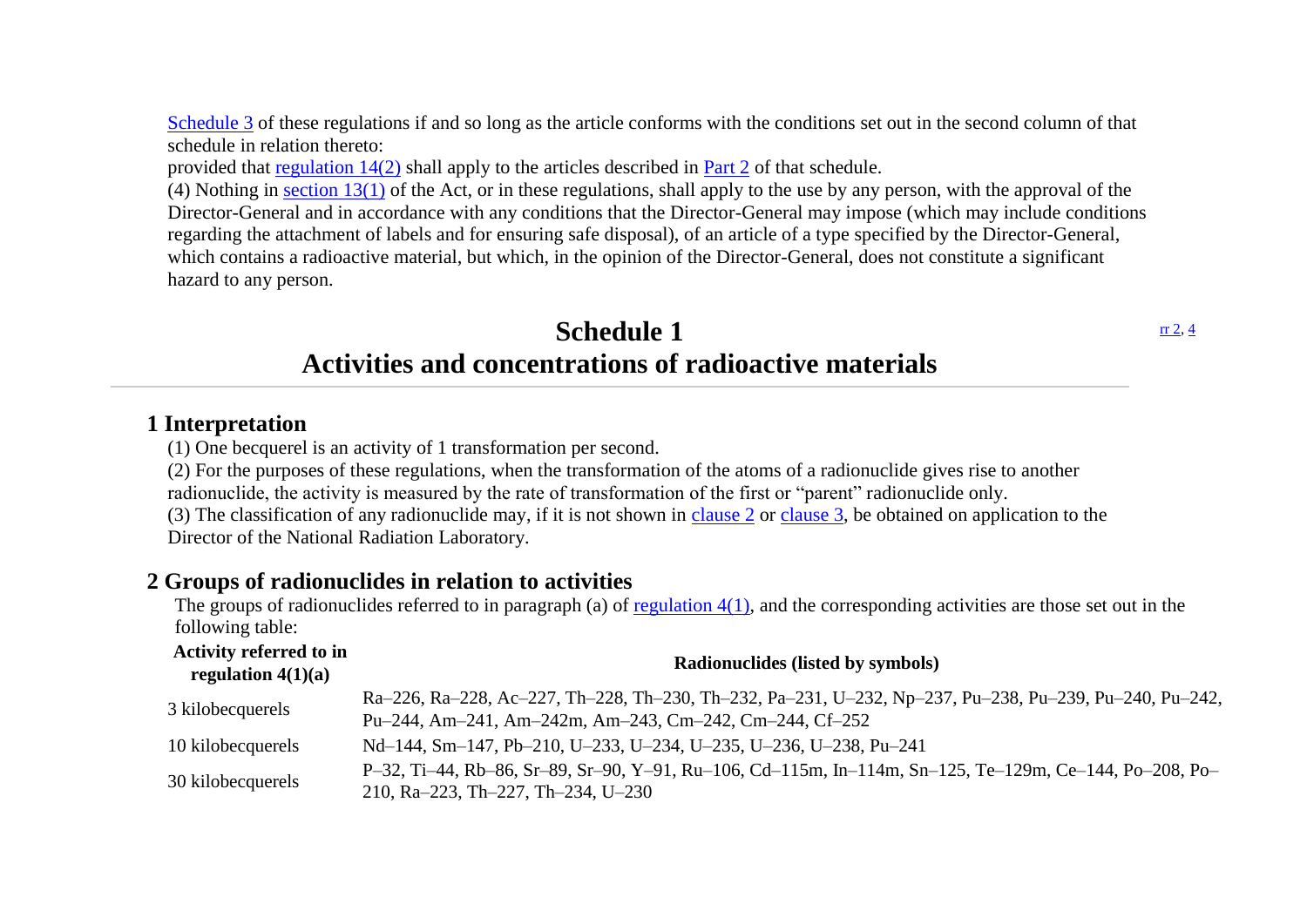| Activity referred to in<br>regulation $4(1)(a)$ | Radionuclides (listed by symbols)                                                                                                                                                                                                                                                                                                                           |
|-------------------------------------------------|-------------------------------------------------------------------------------------------------------------------------------------------------------------------------------------------------------------------------------------------------------------------------------------------------------------------------------------------------------------|
| 100 kilobecquerels                              | K-40, As-76, Y-90, Sb-122, Sb-124, Te-132, I-129, I-131, Ba-140, Dy-166, Rn-222, Ra-224                                                                                                                                                                                                                                                                     |
| 300 kilobecquerels                              | Na-22, Na-24, K-42, Ca-47, Sc-46, V-48, Mn-52, Fe-59, Co-60, Ga-67, As-74, Y-88, Zr-95, Mo-99, Ag-110m,<br>Cd-115, Te-131m, Cs-134, Cs-136, Cs-137, Ba-133, La-140, Ce-143, Eu-152B, Eu-154, Tb-160, Ho-166, Tm-<br>170, Ta-182, Re-188, Os-185, Ir-192, Au-195, Bi-206, Bi-207, Bi-210, Pa-230                                                             |
| 1 megabecquerel                                 | Cl-36, Sc-48, Mn-54, Co-56, Co-58, Zn-65, Ga-72, As-73, Se-75 Br-82, Kr-85, Sr-85, Y-87, Nb-95, Tc-96, Ru-<br>103, Ag-105, Ag-111, Sn-113, In-115, Sb-125, Te-127m, I-126, La-138, La-140, Ce-141, Pr-143, Nd-147, Pm-<br>149, Yb-164, Lu-176, Hf-181, W-181, Re-183, Re-186, Os-193, Ir-190, Pt-193m, Pt-193, Au-196, Au-198, Tl-<br>$202, T1-204, Th-231$ |
| 3 megabecquerels                                | Ca-45, Sc-47, Cr-51, Mn-56, Co-57, Ge-71, As-77, Rb-87, Zr-93, Tc-97, Tc-97m, Tc-99, Ru-97, Pd-103, Cd-<br>109, In-111, Sn-119m, Te-125m, I-125, Xe-133, Cs-131, Ba-131, Pm-147, Sm-151, Sm-153, Eu-155, Yb-169,<br>Yb-175, Lu-177, W-185, Os-191, Pt-191, Au-199, Hg-197m, Hg-197, Hg-203, Tl-200, Tl-201, Pb-203, Pa-233,<br>$Np-239$                     |
| 10 megabecquerels                               | Be-7, C-14, Fe-55, Ni-63, I-132, Xe-131m, Cs-135, Gd-153, Er-169, Tm-171, Rh-105                                                                                                                                                                                                                                                                            |
| 30 megabecquerels                               | F-18, P-33, S-35, Ni-59, Nb-93, I-123, Re-187                                                                                                                                                                                                                                                                                                               |
| 100 megabecquerels                              | $Cu-64$ , Sr $-87m$ , Tc $-99m$                                                                                                                                                                                                                                                                                                                             |
| 300 megabecquerels                              | $In-113m$                                                                                                                                                                                                                                                                                                                                                   |
| 1 gigabecquerel                                 | $H-3$                                                                                                                                                                                                                                                                                                                                                       |
| 300 gigabecquerels                              | $Ar-37$                                                                                                                                                                                                                                                                                                                                                     |

# **3 Groups of radionuclides in relation to concentration**

• The groups of radionuclides referred to in paragraph (b) of regulation  $4(1)$  and the corresponding concentrations, are those set out in the following table:

| <b>Concentration referred</b><br>to in regulation $4(1)(b)$ | <b>Radionuclides (listed by symbols)</b>                                                                                                                                                                                                                                                                                  |
|-------------------------------------------------------------|---------------------------------------------------------------------------------------------------------------------------------------------------------------------------------------------------------------------------------------------------------------------------------------------------------------------------|
| 100 kilobecquerels per<br>kilogram                          | Na-22, Sc-46, Ti-44, V-48, Mn-52, Mn-54, Fe-59, Co-56, Co-58, Co-60, Zn-65, Y-88, Zr-95, Ag-110m, In-<br>111, In-113m, Sb-124, Cs-134, Cs-136, Cs-137, Ba-133, Ba-140, La-138, La-140, Sm-147, Eu-152, Eu-154,<br>Tb-160, Yb-169, Lu-176, Ta-182, Os-185, Ir-192, Pb-210, Bi-206, Bi-207, Po-208, Ra-226, Ra-228, Ac-227, |